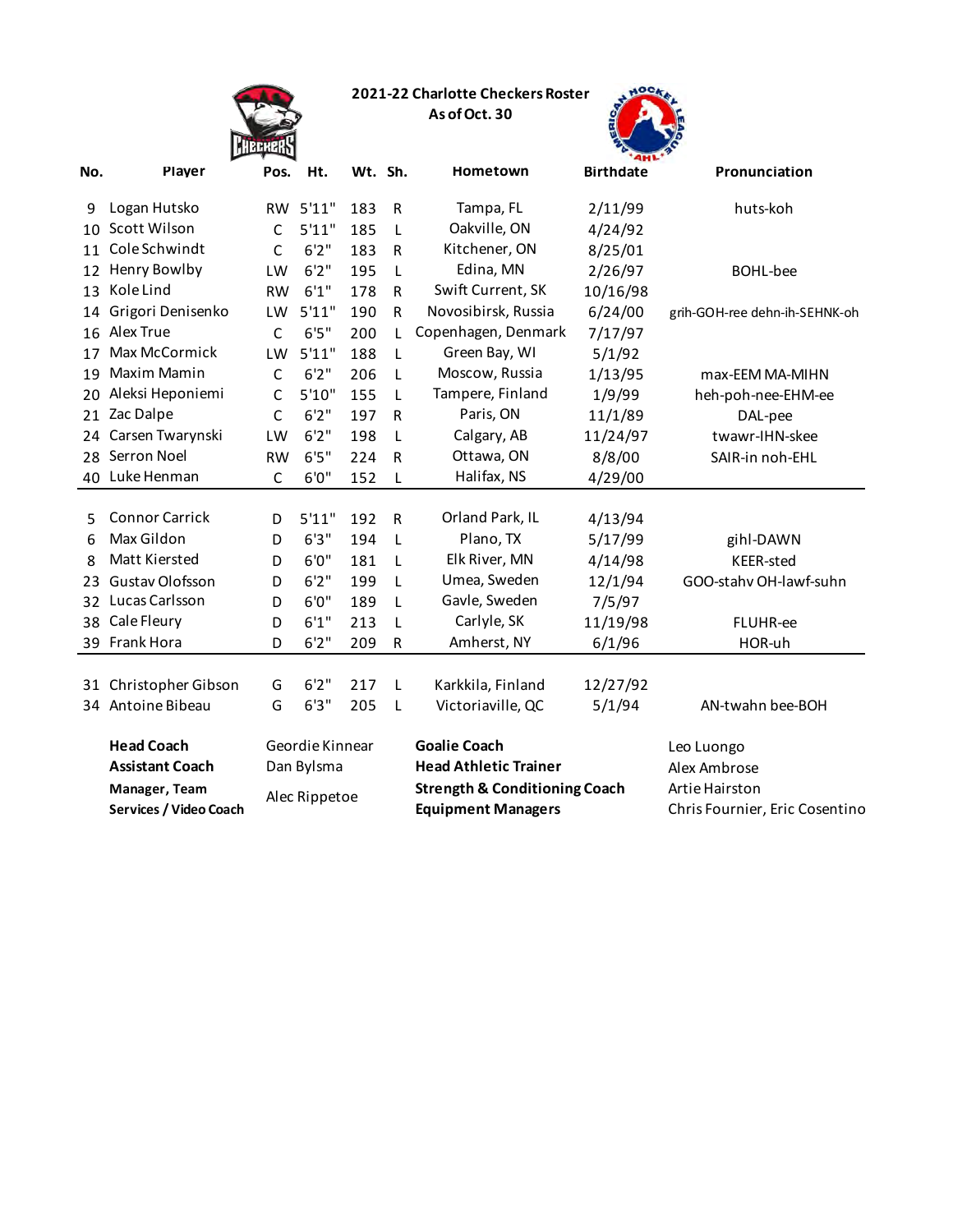

#### CHARLOTTE CHECKERS 2021-22 GAME NOTES 10/30/21



#### *CURRENT INDIVIDUAL STREAKS*

|                | Games/Player | Dates | Points |
|----------------|--------------|-------|--------|
| <b>GOALS</b>   |              |       |        |
| <b>ASSISTS</b> |              |       |        |
| <b>POINTS</b>  |              |       |        |
|                |              |       |        |

|                | <b>SEASON-HIGH INDIVIDUAL STREAKS</b> |             |             |  |  |  |  |  |  |  |  |  |  |
|----------------|---------------------------------------|-------------|-------------|--|--|--|--|--|--|--|--|--|--|
|                | Games/Player                          | Dates       | Points      |  |  |  |  |  |  |  |  |  |  |
| <b>GOALS</b>   | 3 games - Alex True                   | 10/16-10/22 | $4 - 2 - 6$ |  |  |  |  |  |  |  |  |  |  |
| <b>ASSISTS</b> | 3 games - Logan Hutsko                | 10/16-10/23 | $0 - 4 - 4$ |  |  |  |  |  |  |  |  |  |  |
|                | 3 games - Alex True                   | 10/17-10/23 | $3 - 3 - 6$ |  |  |  |  |  |  |  |  |  |  |
| <b>POINTS</b>  | 4 games - Logan Hutsko                | 10/16-10/23 | $1 - 4 - 5$ |  |  |  |  |  |  |  |  |  |  |
|                | 4 games - Alex True                   | 10/16-10/23 | $4 - 3 - 7$ |  |  |  |  |  |  |  |  |  |  |

#### *CURRENT TEAM STREAKS SEASON-HIGH TEAM STREAKS* Games Dates Games OVERALL Winning OVERALL Winning 2 Losing **Losing Accounts and Accounts** Losing Losing Accounts and Accounts and Accounts and Accounts and Accounts a Points | Note | Note | Note | Note | Note | Note | Note | Note | Note | Note | Note | Note | Note | Note | Note | Note | Note | Note | Note | Note | Note | Note | Note | Note | Note | Note | Note | Note | Note | Note | Not Winless 2 Winless 2 10/23-Present HOME Winning HOME Winning Losing **Losing Accounts and Accounts** Losing Losing Accounts and Accounts and Accounts and Accounts and Accounts a Points 2 10/17-Present Points 2<br>Winless 1 10/23-Present Winless 2 Winless 1 1 10/23-Present 1 Winless ROAD Winning Note that the ROAD Winning Losing 1 1 10/29-Present 1 Losing Points Points Points Points Points Points Points Points Points Points Points Points Points Points Points Points Winless 1 1 10/29-Present 1 Winless Dates 10/17-10/22 10/17-Present 10/17-Present 10/17-10/23 10/23-Present

| Scored a shorthanded goal   | Allowed a shorthanded g  |
|-----------------------------|--------------------------|
| Home: 12/22/19 vs LV        | Home: 2/15/20 vs SPF     |
| Roland McKeown              | Jack Rodewald            |
| Away: 2/29/20 at LV         | Away: 2/28/20 at LV      |
| Steven Lorentz              | Connor Bunnaman          |
|                             |                          |
| Allowed a hat trick         | Shut out opponent        |
| Home: 1/18/19 vs TOR        | Home: 2/7/20 vs HFD      |
| Mason Marchment             | Alex Nedelikovic         |
| Away: 2/25/20 at HER        | Away: 1/4/20 at PRO      |
| Joe Snivelv                 | Alex Nedelikovic         |
|                             |                          |
| Were awarded a penalty shot | Scored a penalty shot go |
| Home: 1/18/20 vs TOR        | Home: 1/16/19 vs BRI     |
| Kuokkanen vs Kaskisuo       | Poturalski vs Gibson     |
| Away: 3/29/19 at HFD        | Away: 11/28/10 at HE     |
| Mattheos vs Halverson       | Micflikier vs Holtby     |
| Were assesed a penalty shot | Allowed a penalty shot g |
| Home: 11/3/18 vs PRO        | Home: 4/13/15 vs RFD     |
| Donato vs Nedelikovic       | Mashinter vs Tirroner    |
| Away: 11/1/19 at CLE        | Away: 11/1/19 at CLE     |
|                             |                          |
| Gerbe vs Nedelikovic        | Gerbe vs Nedeljkovic     |

#### *THE LAST TIME THE CHECKERS*

| Scored a shorthanded goal<br>Home: 12/22/19 vs LV<br>Roland McKeown<br>Away: 2/29/20 at LV<br>Steven Lorentz                 | Allowed a shorthanded goal<br>Home: 2/15/20 vs SPR<br>Jack Rodewald<br>Away: 2/28/20 at LV<br>Connor Bunnaman               | Had a hat trick<br>Home: 4/7/18 vs HER<br>Janne Kuokkanen<br>Away: 3/1/20 at HER<br>Morgan Geekie         |
|------------------------------------------------------------------------------------------------------------------------------|-----------------------------------------------------------------------------------------------------------------------------|-----------------------------------------------------------------------------------------------------------|
| Allowed a hat trick<br>Home: 1/18/19 vs TOR<br>Mason Marchment<br>Away: 2/25/20 at HER<br>Joe Snively                        | Shut out opponent<br>Home: 2/7/20 vs HFD<br>Alex Nedeljkovic<br>Away: 1/4/20 at PRO<br>Alex Nedelikovic                     | Were shut out by opponent<br>Home: 2/2/19 vs PRO<br>Dan Vladar<br>Away: 12/6/19 at ROC<br>Jonas Johansson |
| ere awarded a penalty shot<br>Home: 1/18/20 vs TOR<br>Kuokkanen vs Kaskisuo<br>Away: 3/29/19 at HFD<br>Mattheos vs Halverson | Scored a penalty shot goal<br>Home: 1/16/19 vs BRI<br>Poturalski vs Gibson<br>Away: 11/28/10 at HER<br>Micflikier vs Holtby |                                                                                                           |
| Vere assesed a penalty shot<br>Home: 11/3/18 vs PRO<br>Donato ve Nodolikovic                                                 | Allowed a penalty shot goal<br>Home: 4/13/15 vs RFD<br>Machintor ye Tirronon                                                |                                                                                                           |

| Mashinter vs Tirronen |
|-----------------------|
| Away: 11/1/19 at CLE  |
| Gerbe vs Nedelikovic  |

| Had a hat trick          |  |
|--------------------------|--|
| Home: 4/7/18 vs HER      |  |
| Janne Kuokkanen          |  |
| Away: 3/1/20 at HER      |  |
| Morgan Geekie            |  |
|                          |  |
| Nara shut out by opponer |  |

| <b>VVELE SHUL OUL DY OPPOHEIIL</b> |
|------------------------------------|
| Home: 2/2/19 vs PRO                |
| Dan Vladar                         |
| Away: 12/6/19 at ROC               |
| Jonas Johansson                    |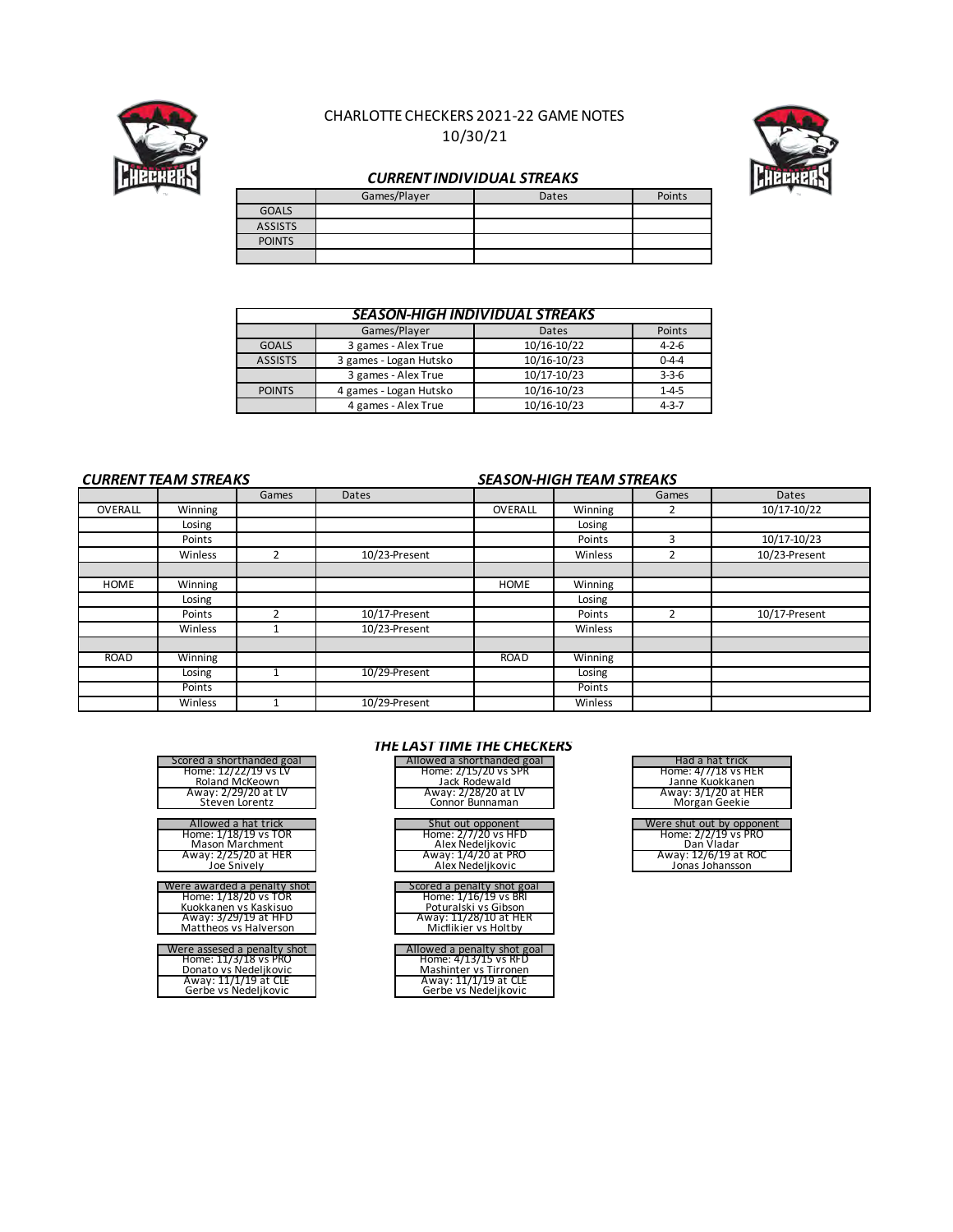#### *SEASON HIGHS AND LOWS (TEAM)*

| Most goals (Game)            | 5              | 10/22 vs HER               | Most goals against (Game)      | 5    | 10/16 at HER               |
|------------------------------|----------------|----------------------------|--------------------------------|------|----------------------------|
| Most goals (Period)          | $\overline{2}$ | Three times                | Most goals against (Period)    | 2    | Three times                |
| Most PP Goals (Game)         | $\mathbf{1}$   | 10/16 at HER, 10/17 at WBS | Most PP goals against (Game)   | 2    | 10/16 at HER, 10/22 vs HER |
| Most SH goals (Game)         |                |                            | Most SH goals against (Game)   |      |                            |
| Fastest goal (Game)          | 6:21           | 10/16 at HER               | Fastest goal against (Game)    | 3:31 | 10/16 at HER               |
| Fastest goal (Period)        | 1:17           | 10/17 at WBS               | Fastest goal against (Period)  | 0:24 | 10/16 at HER               |
| Two fastest goals scored     | 2:58           | 10/17 at WBS               | Two fastest goals against      | 1:52 | 10/22 vs HER               |
| Largest Winning Margin       | 3              | 10/17 at WBS               | Largest Losing Margin          | 3    | 10/16 at HER               |
|                              |                |                            |                                |      |                            |
| Most shots (Game)            | 34             | 10/29 at PRO               | Most shots against (Game)      | 36   | 10/22 vs HER               |
| Most shots (Period)          | 14             | 10/29 at PRO               | Most shots against (Period)    | 16   | 10/29 at PRO               |
| Most shots combined (Game)   | 69             | 10/29 at PRO               | Most shots combined (Period)   | 30   | 10/29 at PRO               |
| Fewest shots (Game)          | 15             | 10/16 at HER               | Fewest shots against (Game)    | 26   | 10/23 vs HER               |
| Fewest shots (Period)        | 2              | 10/16 at HER               | Fewest shots against (Period)  | 3    | 10/23 vs HER               |
| Fewest shots combined (Game) | 49             | 10/16 at HER               | Fewest shots combined (Period) | 12   | 10/22 vs HER, 10/23 vs HER |
|                              |                |                            |                                |      |                            |
| Most PIM (GAME)              | 12             | 10/16 at HER, 10/22 vs HER | Most opponent PIM (Game)       | 12   | 10/29 at PRO               |
| Fewest PIM (Game)            | 6              | 10/17 at HER               | Fewest opponent PIM (Game)     | 4    | 10/17 at WBS               |
| Most combined PIM (Game)     | 22             | 10/23 vs HER               | Fewest combined PIM (Game)     | 10   | 10/17 at WBS               |

#### *SEASON HIGHS AND LOWS (INDIVIDUAL)*

| Most goals (Game)   |      | McCormick, (10/22)              | Most goals against (Game)    |      | Froden (10/29)                   |
|---------------------|------|---------------------------------|------------------------------|------|----------------------------------|
| Most assists (Game) |      | Three times                     | Most assists against (Game)  |      | Six times                        |
| Most points (Game)  | 3    | McCormick (10/22), True (10/22) | Most points against (Game)   | 3    | Sgarbossa (10/16), Pilon (10/16) |
| Most shots (Game)   | 4    | Six times                       | Most shots against (Game)    | 5    | Snively (10/22), Hughes (10/29)  |
|                     |      |                                 |                              |      |                                  |
| Highest +/- (Game)  | $+4$ | McCormick (10/22), True (10/22) | Highest +/- against (Game)   | $+2$ | Three times                      |
| Lowest $+/-$ (Game) | -3   | Four times                      | Lowest $+/-$ against (Game)  | -3   | Three times                      |
|                     |      |                                 |                              |      |                                  |
| Most PIM (Games)    |      | Lind (10/23)                    | Most Opponent PIM (Game)     |      | Vecchione (10/23)                |
|                     |      |                                 |                              |      |                                  |
| Most saves (Game)   | 33   | Gibson (10/22)                  | Most opponent saves (Game)   | 31   | Keyser (10/29)                   |
| Most saves (Period) | 15   | Gibson (10/29)                  | Most opponent saves (Period) | 13   | Keyser (10/29)                   |

#### *OVERTIME & SHOOTOUT DECISIONS*

| Date   | Opponent   | Score | <b>Game Winner</b> | Goalie        |  |  |  |
|--------|------------|-------|--------------------|---------------|--|--|--|
| 10/23/ | vs Hershey | ∽     | Johansen           | <b>Bibeau</b> |  |  |  |

Overtime Record: 0-1 Shootout Record: 0-0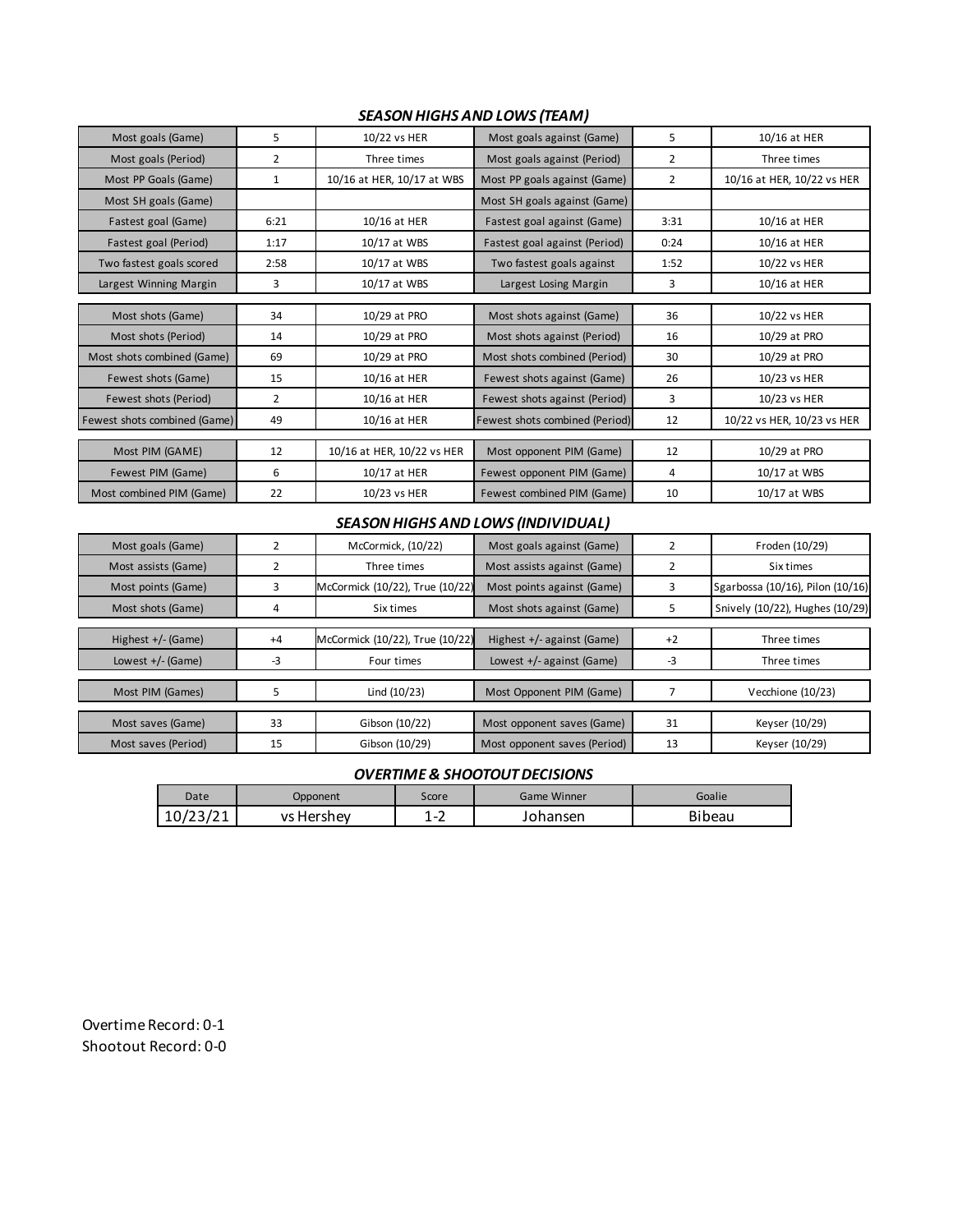#### **2021-22 Charlotte Checkers Game-By-Game**

| GМ     | DAY   | OPP    | <b>RESULT</b> | <b>SCORE</b> | <b>RECORD</b>   | <b>PTS</b> |       | STD     | <b>GOALIE</b> | <b>GOALS</b>                                    |    | <b>SHOTS</b> | <b>PP</b>  |            | PIM |            |
|--------|-------|--------|---------------|--------------|-----------------|------------|-------|---------|---------------|-------------------------------------------------|----|--------------|------------|------------|-----|------------|
|        |       |        |               |              |                 |            |       | Div/Con |               |                                                 |    | CHA OPP      | <b>CHA</b> | <b>OPP</b> | CHA | <b>OPP</b> |
|        | 10/16 | at HER |               | 2-5          | $0 - 1 - 0 - 0$ |            | 0.000 | 8/13    | Gibson        | Heponiemi (PP), True                            | 15 | 34           | 1/3        | 2/6        |     |            |
|        | 10/17 | at WBS | W             |              | $1 - 1 - 0 - 0$ |            | 0.500 | 5/8     | Daccord       | Carlsson, True (PP), McCormick, Dalpe (EN)      | 32 |              | 1/2        | 1/3        |     |            |
|        | 10/22 | vs HER | W             | $5-3$        | $2 - 1 - 0 - 0$ |            | 0.667 | 3/4     | Gibson        | True, McCormick, Heponiemi, McCormick, Kiersted | 20 | 36           | 0/4        | 2/6        |     |            |
|        | 10/23 | vs HER | OTL           | 1-2          | $2 - 1 - 1 - 0$ |            | 0.625 | 5/8     | Bibeau        | Hutsko                                          | 28 | 26           | 0/3        | 0/3        |     |            |
|        | 10/29 | at PRO |               | 3-4          | $2 - 2 - 1 - 0$ |            | 0.500 | 5/10    | Gibson        | Denisenko (PP), Mamin, Bowlby                   | 34 | 35           | 1/6        | 1/3        |     |            |
| $\sim$ | .     | .      |               |              |                 |            |       |         |               |                                                 |    |              |            |            |     |            |

| at HFD<br>at SPR<br>vs LHV<br>vs Ll<br>ł۷<br>WBS<br>at<br>at WBS<br>at HER<br>at Ll<br>ł۷<br>at UTI<br>at HER<br>vs WBS<br>vs WBS<br>vs UTI<br>vs UTI<br>at L<br>HV.<br>at WBS<br>at BRI<br>vs SYR<br>vs SYR<br>vs RCH<br>vs RCH<br>vs BRI<br>vs BRI<br>TEX<br>at<br>at TEX<br>at BRI<br>at BRI<br>at HFD<br>TEX<br>vs TEX<br>vs TEX<br>vs SPR<br>vs SPR<br>vs LHV<br>vs LHV<br>at UTI<br>at SYR<br>at RCH<br>at RCH<br>at SYR<br>vs BRI<br>vs BRI<br>vs WBS<br>vs WBS<br>vs CLE<br>vs CLE<br>at PRO<br>at SPR<br>at BRI<br>at HER<br>at LHV<br>at LHV<br>vs SPR<br><b>SPR</b><br>vs<br>vs PRO<br>vs PRO<br>vs PRO<br>at CLE<br>at CLE<br>VS<br>HER<br>vs HER<br>vs HFD<br>vs HFI<br>C<br>vs HFD<br>at SPR<br>at SPR<br>at HFD<br>at PRO |
|------------------------------------------------------------------------------------------------------------------------------------------------------------------------------------------------------------------------------------------------------------------------------------------------------------------------------------------------------------------------------------------------------------------------------------------------------------------------------------------------------------------------------------------------------------------------------------------------------------------------------------------------------------------------------------------------------------------------------------------|
| 10/30<br>10/31<br>11/6<br>11/7<br>11/12<br>11/13<br>11/14<br>11/17<br>11/19<br>11/21<br>11/23<br>11/24<br>11/27<br>11/28<br>12/3<br>12/4<br>12/5<br>12/10<br>12/11<br>12/14<br>12/15<br>12/18<br>12/19<br>12/31<br>1/1<br>1/8<br>1/9<br>1/12<br>1/15<br>1/16<br>1/18<br>1/20<br>1/22<br>1/23<br>1/28<br>1/29<br>2/2<br>2/4<br>2/5<br>2/11<br>2/12<br>2/15<br>2/16<br>2/19<br>2/20<br>2/25<br>2/26<br>2/27<br>3/2<br>3/4<br>3/5<br>3/11<br>3/12<br>3/17<br>3/19<br>3/20<br>3/25<br>3/27<br>4/1<br>4/2<br>4/7<br>4/8<br>4/10<br>4/15<br>4/16<br>4/22<br>4/23                                                                                                                                                                               |
| 6<br>7<br>8<br>9<br>10<br>11<br>12<br>13<br>14<br>15<br>16<br>17<br>18<br>19<br>20<br>21<br>22<br>23<br>24<br>25<br>26<br>27<br>28<br>29<br>30<br>31<br>32<br>33<br>34<br>35<br>36<br>37<br>38<br>39<br>40<br>41<br>42<br>43<br>44<br>45<br>46<br>47<br>48<br>49<br>50<br>51<br>52<br>53<br>54<br>55<br>56<br>57<br>58<br>59<br>60<br>61<br>62<br>63<br>64<br>65<br>66<br>67<br>68<br>69<br>70<br>71<br>72                                                                                                                                                                                                                                                                                                                               |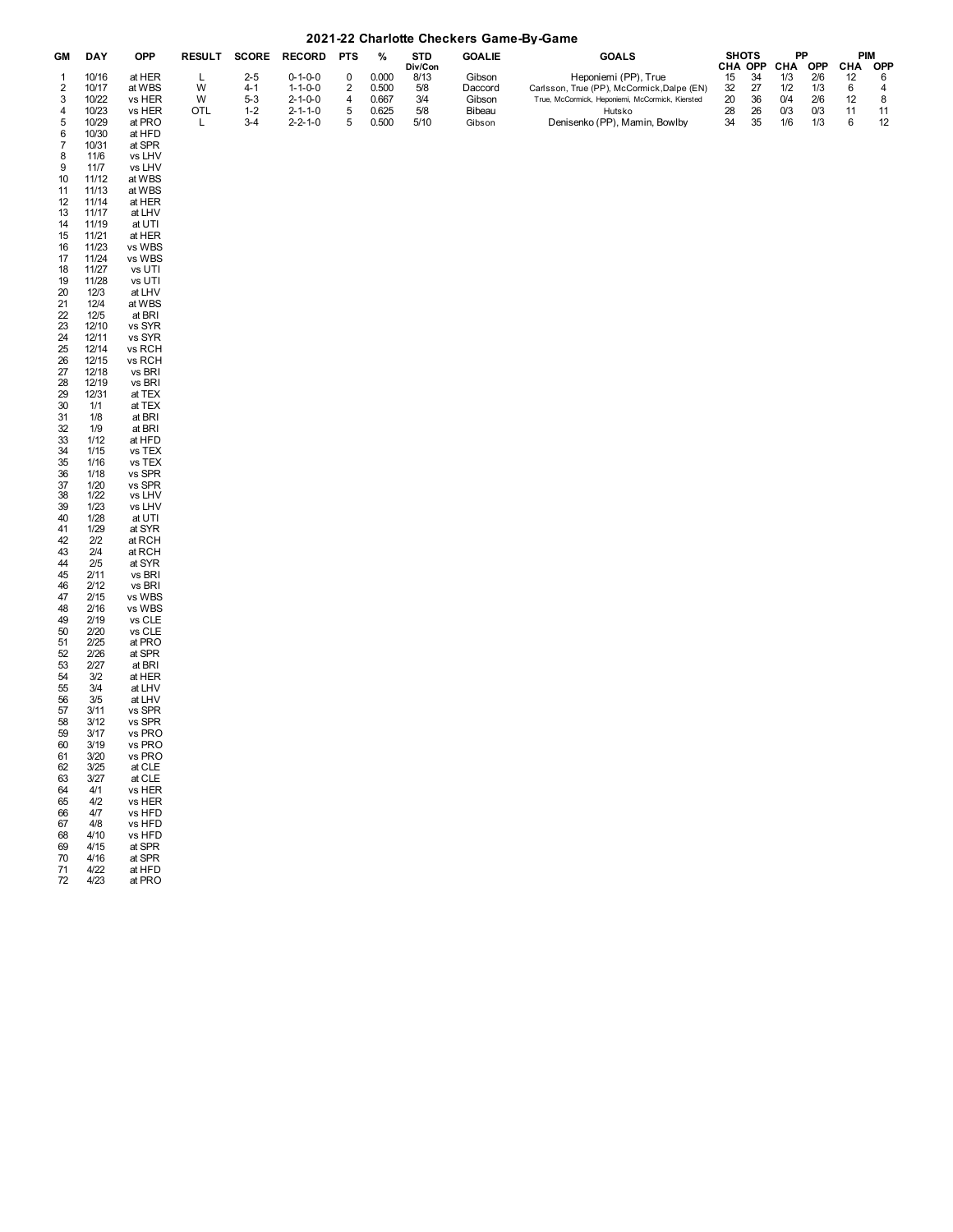|                | <b>GOALS/SHOTS</b>  |                      |          |                         |              |                         | Goals            |             |                         |           |               | <b>Shots</b>          |       |                                                       |
|----------------|---------------------|----------------------|----------|-------------------------|--------------|-------------------------|------------------|-------------|-------------------------|-----------|---------------|-----------------------|-------|-------------------------------------------------------|
| <b>GM</b><br>1 | <b>DAY</b><br>10/16 | <b>OPP</b><br>at HER | W/L<br>L | <b>Score</b><br>$2 - 5$ | 1st<br>1     | 2nd<br>1                | 3rd<br>$\pmb{0}$ | OT/SO Total | 2                       | 1st<br>11 | 2nd<br>2      | 3rd<br>$\overline{2}$ | OT/SO | $\begin{array}{c}\n\textbf{Total} \\ 15\n\end{array}$ |
| 2              | 10/17               | at WBS               | W        | $4 - 1$                 | 0            | $\overline{\mathbf{c}}$ | $\overline{2}$   |             | $\overline{\mathbf{4}}$ | 11        |               | 12                    |       | $32\,$                                                |
| 3              | 10/22               | vs HER               | W        | $5 - 3$                 | 2            | 1                       | $\boldsymbol{2}$ |             | 5                       | 10        | $\frac{9}{7}$ | 3                     |       | 20                                                    |
| 4              | 10/23               | vs HER               | OTL      | $1 - 2$                 | 0            | 1                       | 0                | 0           | $\mathbf{1}$            | 9         | 5             | 11                    | 3     | $\frac{28}{34}$                                       |
| $\frac{5}{6}$  | 10/29<br>10/30      | at PRO<br>at HFD     | L        | 3-4                     | $\mathbf{1}$ | 1                       | 1                |             | 3                       | 14        | 10            | 10                    |       |                                                       |
| 7              | 10/31               | at SPR               |          |                         |              |                         |                  |             |                         |           |               |                       |       |                                                       |
| 8              | 11/6                | vs LHV               |          |                         |              |                         |                  |             |                         |           |               |                       |       |                                                       |
| 9              | 11/7                | vs LHV               |          |                         |              |                         |                  |             |                         |           |               |                       |       |                                                       |
| 10<br>11       | 11/12<br>11/13      | at WBS<br>at WBS     |          |                         |              |                         |                  |             |                         |           |               |                       |       |                                                       |
| 12             | 11/14               | at HER               |          |                         |              |                         |                  |             |                         |           |               |                       |       |                                                       |
| 13             | 11/17               | at LHV               |          |                         |              |                         |                  |             |                         |           |               |                       |       |                                                       |
| 14<br>15       | 11/19<br>11/21      | at UTI<br>at HER     |          |                         |              |                         |                  |             |                         |           |               |                       |       |                                                       |
| 16             | 11/23               | vs WBS               |          |                         |              |                         |                  |             |                         |           |               |                       |       |                                                       |
| 17             | 11/24<br>11/27      | vs WBS<br>vs UTI     |          |                         |              |                         |                  |             |                         |           |               |                       |       |                                                       |
| 18<br>19       | 11/28               | vs UTI               |          |                         |              |                         |                  |             |                         |           |               |                       |       |                                                       |
| 20             | 12/3                | at LHV               |          |                         |              |                         |                  |             |                         |           |               |                       |       |                                                       |
| 21             | 12/4                | at WBS               |          |                         |              |                         |                  |             |                         |           |               |                       |       |                                                       |
| 22<br>23       | 12/5<br>12/10       | at BRI<br>vs SYR     |          |                         |              |                         |                  |             |                         |           |               |                       |       |                                                       |
| 24             | 12/11               | vs SYR               |          |                         |              |                         |                  |             |                         |           |               |                       |       |                                                       |
| 25             | 12/14               | vs RCH               |          |                         |              |                         |                  |             |                         |           |               |                       |       |                                                       |
| 26<br>27       | 12/15<br>12/18      | vs RCH<br>vs BRI     |          |                         |              |                         |                  |             |                         |           |               |                       |       |                                                       |
| 28             | 12/19               | vs BRI               |          |                         |              |                         |                  |             |                         |           |               |                       |       |                                                       |
| 29             | 12/31               | at TEX               |          |                         |              |                         |                  |             |                         |           |               |                       |       |                                                       |
| 30<br>31       | 1/1<br>1/8          | at TEX<br>at BRI     |          |                         |              |                         |                  |             |                         |           |               |                       |       |                                                       |
| 32             | 1/9                 | at BRI               |          |                         |              |                         |                  |             |                         |           |               |                       |       |                                                       |
| 33             | 1/12                | at HFD               |          |                         |              |                         |                  |             |                         |           |               |                       |       |                                                       |
| 34<br>35       | 1/15<br>1/16        | vs TEX<br>vs TEX     |          |                         |              |                         |                  |             |                         |           |               |                       |       |                                                       |
| 36             | 1/18                | vs SPR               |          |                         |              |                         |                  |             |                         |           |               |                       |       |                                                       |
| 37             | 1/20                | vs SPR               |          |                         |              |                         |                  |             |                         |           |               |                       |       |                                                       |
| 38<br>39       | 1/22<br>1/23        | vs LHV<br>vs LHV     |          |                         |              |                         |                  |             |                         |           |               |                       |       |                                                       |
| 40             | 1/28                | at UTI               |          |                         |              |                         |                  |             |                         |           |               |                       |       |                                                       |
| 41<br>42       | 1/29<br>2/2         | at SYR<br>at RCH     |          |                         |              |                         |                  |             |                         |           |               |                       |       |                                                       |
| 43             | 2/4                 | at RCH               |          |                         |              |                         |                  |             |                         |           |               |                       |       |                                                       |
| 44             | 2/5                 | at SYR               |          |                         |              |                         |                  |             |                         |           |               |                       |       |                                                       |
| 45<br>46       | 2/11<br>2/12        | vs BRI<br>vs BRI     |          |                         |              |                         |                  |             |                         |           |               |                       |       |                                                       |
| 47             | 2/15                | vs WBS               |          |                         |              |                         |                  |             |                         |           |               |                       |       |                                                       |
| 48             | 2/16                | vs WBS               |          |                         |              |                         |                  |             |                         |           |               |                       |       |                                                       |
| 49<br>50       | 2/19<br>2/20        | vs CLE<br>vs CLE     |          |                         |              |                         |                  |             |                         |           |               |                       |       |                                                       |
| 51             | 2/25                | at PRO               |          |                         |              |                         |                  |             |                         |           |               |                       |       |                                                       |
| 52             | 2/26                | at SPR               |          |                         |              |                         |                  |             |                         |           |               |                       |       |                                                       |
| 53<br>54       | 2/27<br>3/2         | at BRI<br>at HER     |          |                         |              |                         |                  |             |                         |           |               |                       |       |                                                       |
| 55             | 3/4                 | at LHV               |          |                         |              |                         |                  |             |                         |           |               |                       |       |                                                       |
| 56             | 3/5                 | at LHV               |          |                         |              |                         |                  |             |                         |           |               |                       |       |                                                       |
| 57<br>58       | 3/11<br>3/12        | vs SPR<br>vs SPR     |          |                         |              |                         |                  |             |                         |           |               |                       |       |                                                       |
| 59             | 3/17                | vs PRO               |          |                         |              |                         |                  |             |                         |           |               |                       |       |                                                       |
| 60             | 3/19                | vs PRO               |          |                         |              |                         |                  |             |                         |           |               |                       |       |                                                       |
| 61<br>62       | 3/20<br>3/25        | vs PRO<br>at CLE     |          |                         |              |                         |                  |             |                         |           |               |                       |       |                                                       |
| 63             | 3/27                | at CLE               |          |                         |              |                         |                  |             |                         |           |               |                       |       |                                                       |
| 64             | 4/1                 | vs HER               |          |                         |              |                         |                  |             |                         |           |               |                       |       |                                                       |
| 65<br>66       | 4/2<br>4/7          | vs HER<br>vs HFD     |          |                         |              |                         |                  |             |                         |           |               |                       |       |                                                       |
| 67             | 4/8                 | vs HFD               |          |                         |              |                         |                  |             |                         |           |               |                       |       |                                                       |
| 68             | 4/10                | vs HFD               |          |                         |              |                         |                  |             |                         |           |               |                       |       |                                                       |
| 69<br>70       | 4/15<br>4/16        | at SPR<br>at SPR     |          |                         |              |                         |                  |             |                         |           |               |                       |       |                                                       |
| 71             | 4/22                | at HFD               |          |                         |              |                         |                  |             |                         |           |               |                       |       |                                                       |
| 72             | 4/23                | at PRO               |          |                         |              |                         |                  |             |                         |           |               |                       |       |                                                       |

#### **2021-22 Charlotte Checkers Goals/Shots by Period**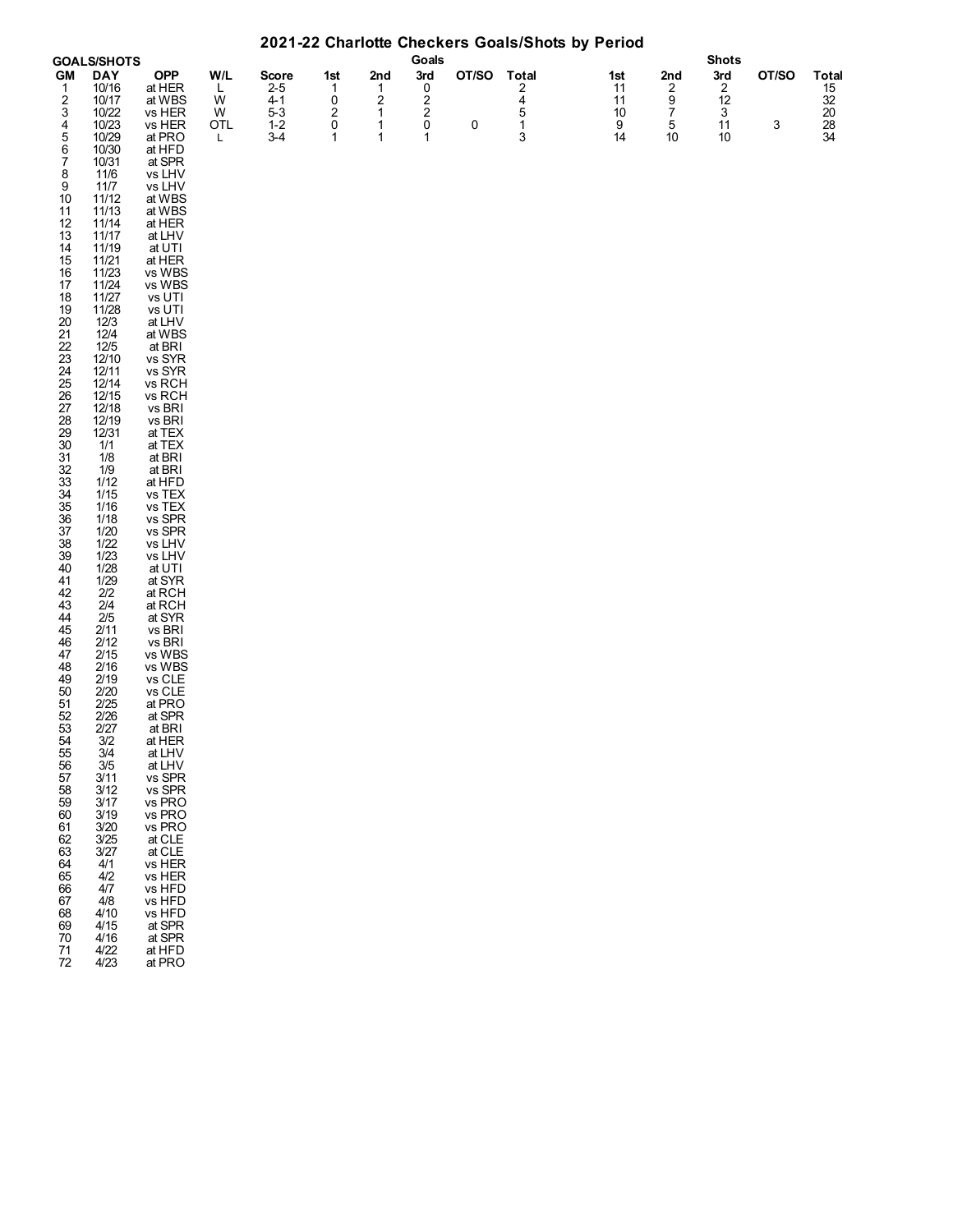|                       | <b>GOALS/SHOTS</b> |                  |        |                    |                     |                | Goals        |    |                   |         |          | <b>Shots</b>        |    |                           |
|-----------------------|--------------------|------------------|--------|--------------------|---------------------|----------------|--------------|----|-------------------|---------|----------|---------------------|----|---------------------------|
| <b>GM</b>             | <b>DAY</b>         | <b>OPP</b>       | W/L    | Score              | 1st                 | 2nd            | 3rd          | OT | <b>Total</b>      | 1st     | 2nd      | 3rd                 | OT | <b>Total</b>              |
| $\mathbf{1}$          | 10/16<br>10/17     | at HER<br>at WBS | L<br>W | $2 - 5$<br>$4 - 1$ | $\overline{c}$<br>0 | 1<br>0         | 2<br>1       |    | 5<br>$\mathbf{1}$ | 8<br>9  | 13<br>11 | 13<br>7             |    | $\frac{34}{27}$           |
| 2<br>3<br>4           | 10/22              | vs HER           | W      | $5-3$              | 1                   | $\overline{2}$ | 0            |    | 3                 | 14      | 13       | 9                   |    | 36                        |
|                       | 10/23              | vs HER           | OTL    | $1 - 2$            | 0                   | 0<br>2         | 1            | 1  | $\frac{2}{4}$     | 3<br>16 | 12       | 7<br>$\overline{7}$ | 4  | $26\,$<br>$\overline{35}$ |
| 5<br>6<br>7           | 10/29<br>10/30     | at PRO<br>at HFD | L      | $3 - 4$            | $\mathbf{1}$        |                | $\mathbf{1}$ |    |                   |         | 12       |                     |    |                           |
|                       | 10/31              | at SPR           |        |                    |                     |                |              |    |                   |         |          |                     |    |                           |
| 8                     | 11/6               | vs LHV           |        |                    |                     |                |              |    |                   |         |          |                     |    |                           |
| 9<br>10               | 11/7<br>11/12      | vs LHV<br>at WBS |        |                    |                     |                |              |    |                   |         |          |                     |    |                           |
| 11                    | 11/13              | at WBS           |        |                    |                     |                |              |    |                   |         |          |                     |    |                           |
| 12                    | 11/14              | at HER           |        |                    |                     |                |              |    |                   |         |          |                     |    |                           |
| 13<br>14              | 11/17<br>11/19     | at LHV<br>at UTI |        |                    |                     |                |              |    |                   |         |          |                     |    |                           |
| 15                    | 11/21              | at HER           |        |                    |                     |                |              |    |                   |         |          |                     |    |                           |
| 16                    | 11/23              | vs WBS           |        |                    |                     |                |              |    |                   |         |          |                     |    |                           |
| 17<br>18              | 11/24<br>11/27     | vs WBS<br>vs UTI |        |                    |                     |                |              |    |                   |         |          |                     |    |                           |
| 19                    | 11/28              | vs UTI           |        |                    |                     |                |              |    |                   |         |          |                     |    |                           |
| 20                    | 12/3               | at LHV           |        |                    |                     |                |              |    |                   |         |          |                     |    |                           |
| 21<br>22              | 12/4<br>12/5       | at WBS<br>at BRI |        |                    |                     |                |              |    |                   |         |          |                     |    |                           |
| 23                    | 12/10              | vs SYR           |        |                    |                     |                |              |    |                   |         |          |                     |    |                           |
| $\overline{24}$<br>25 | 12/11<br>12/14     | vs SYR           |        |                    |                     |                |              |    |                   |         |          |                     |    |                           |
| 26                    | 12/15              | vs RCH<br>vs RCH |        |                    |                     |                |              |    |                   |         |          |                     |    |                           |
| 27                    | 12/18              | vs BRI           |        |                    |                     |                |              |    |                   |         |          |                     |    |                           |
| 28<br>29              | 12/19<br>12/31     | vs BRI           |        |                    |                     |                |              |    |                   |         |          |                     |    |                           |
| 30                    | 1/1                | at TEX<br>at TEX |        |                    |                     |                |              |    |                   |         |          |                     |    |                           |
| 31                    | 1/8                | at BRI           |        |                    |                     |                |              |    |                   |         |          |                     |    |                           |
| $\frac{32}{33}$       | 1/9<br>1/12        | at BRI<br>at HFD |        |                    |                     |                |              |    |                   |         |          |                     |    |                           |
| 34                    | 1/15               | vs TEX           |        |                    |                     |                |              |    |                   |         |          |                     |    |                           |
| 35                    | 1/16               | vs TEX           |        |                    |                     |                |              |    |                   |         |          |                     |    |                           |
| 36<br>37              | 1/18<br>1/20       | vs SPR<br>vs SPR |        |                    |                     |                |              |    |                   |         |          |                     |    |                           |
| 38<br>39              | 1/22               | vs LHV           |        |                    |                     |                |              |    |                   |         |          |                     |    |                           |
|                       | 1/23               | vs LHV           |        |                    |                     |                |              |    |                   |         |          |                     |    |                           |
| 40<br>41              | 1/28<br>1/29       | at UTI<br>at SYR |        |                    |                     |                |              |    |                   |         |          |                     |    |                           |
| 42                    | 2/2                | at RCH           |        |                    |                     |                |              |    |                   |         |          |                     |    |                           |
| 43                    | 2/4                | at RCH           |        |                    |                     |                |              |    |                   |         |          |                     |    |                           |
| 44<br>45              | 2/5<br>2/11        | at SYR<br>vs BRI |        |                    |                     |                |              |    |                   |         |          |                     |    |                           |
| 46                    | 2/12               | vs BRI           |        |                    |                     |                |              |    |                   |         |          |                     |    |                           |
| 47                    | 2/15               | vs WBS           |        |                    |                     |                |              |    |                   |         |          |                     |    |                           |
| 48<br>49              | 2/16<br>2/19       | vs WBS<br>vs CLE |        |                    |                     |                |              |    |                   |         |          |                     |    |                           |
| 50                    | 2/20               | vs CLE           |        |                    |                     |                |              |    |                   |         |          |                     |    |                           |
| 51                    | 2/25               | at PRO           |        |                    |                     |                |              |    |                   |         |          |                     |    |                           |
| 52<br>53              | 2/26<br>2/27       | at SPR<br>at BRI |        |                    |                     |                |              |    |                   |         |          |                     |    |                           |
| 54                    | 3/2                | at HER           |        |                    |                     |                |              |    |                   |         |          |                     |    |                           |
| 55<br>56<br>57        | 3/4<br>3/5         | at LHV<br>at LHV |        |                    |                     |                |              |    |                   |         |          |                     |    |                           |
|                       | 3/11               |                  |        |                    |                     |                |              |    |                   |         |          |                     |    |                           |
| 58                    | 3/12               | vs SPR<br>vs SPR |        |                    |                     |                |              |    |                   |         |          |                     |    |                           |
| 59<br>60              | 3/17<br>3/19       | vs PRO<br>vs PRO |        |                    |                     |                |              |    |                   |         |          |                     |    |                           |
| 61                    | 3/20               | vs PRO           |        |                    |                     |                |              |    |                   |         |          |                     |    |                           |
| 62                    | 3/25               | at CLE           |        |                    |                     |                |              |    |                   |         |          |                     |    |                           |
| 63<br>64              | 3/27<br>4/1        | at CLE<br>vs HER |        |                    |                     |                |              |    |                   |         |          |                     |    |                           |
| 65                    | 4/2                | vs HER           |        |                    |                     |                |              |    |                   |         |          |                     |    |                           |
| 66                    | 4/7                | vs HFD           |        |                    |                     |                |              |    |                   |         |          |                     |    |                           |
| 67<br>68              | 4/8<br>4/10        | vs HFD<br>vs HFD |        |                    |                     |                |              |    |                   |         |          |                     |    |                           |
| 69                    | 4/15               | at SPR           |        |                    |                     |                |              |    |                   |         |          |                     |    |                           |
| 70                    | 4/16               | at SPR           |        |                    |                     |                |              |    |                   |         |          |                     |    |                           |
| 71<br>72              | 4/22<br>4/23       | at HFD<br>at PRO |        |                    |                     |                |              |    |                   |         |          |                     |    |                           |

#### **2021-22 Charlotte Checkers Opponent Goals/Shots by Period**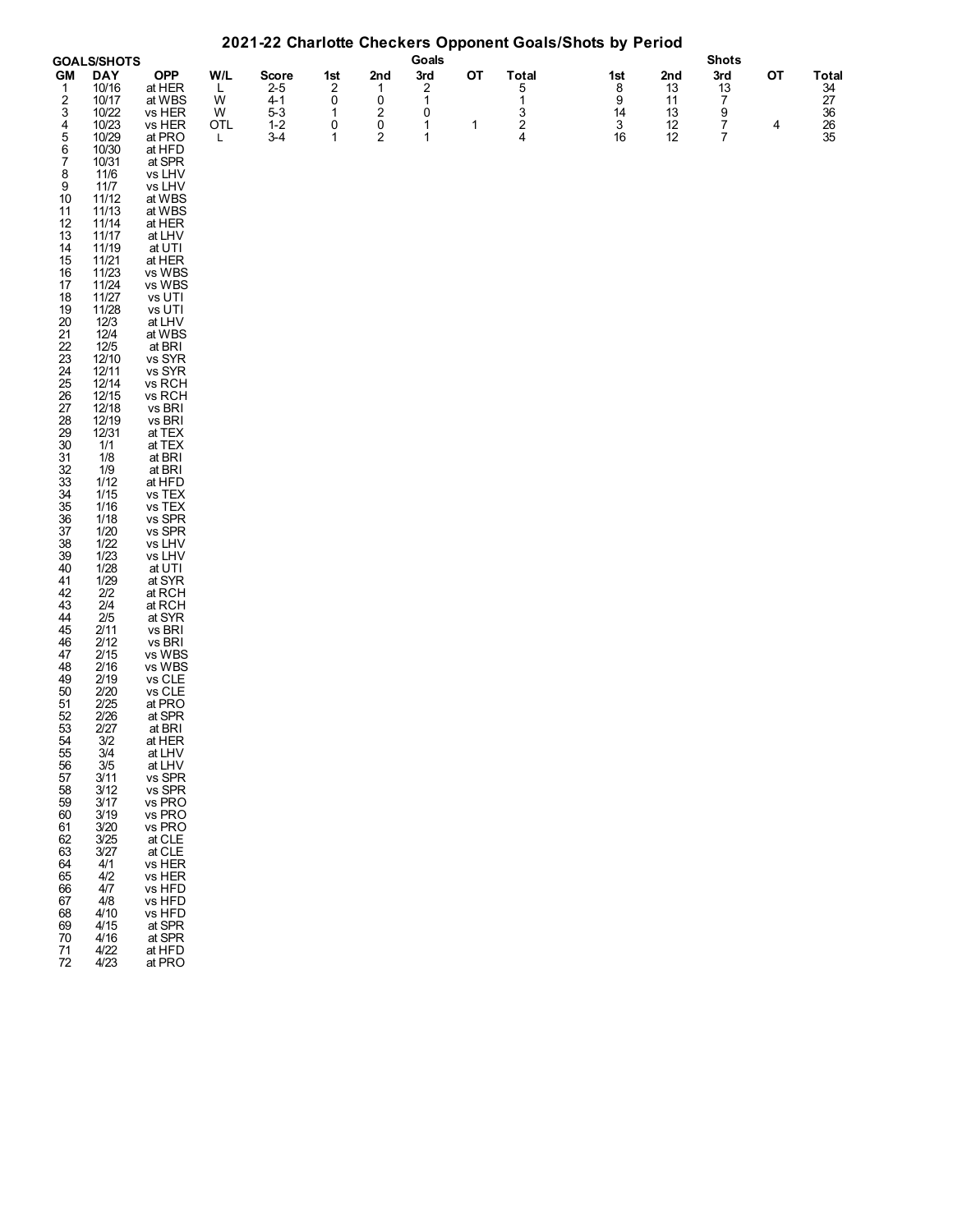#### **2021-22 Charlotte Checkers Situational Records**

| <b>RECORD</b> | GР | w |          |   | OTL SOL | <b>PTS</b> |
|---------------|----|---|----------|---|---------|------------|
|               | 5  | 2 | 2        | 1 | 0       | 5          |
| Home          | 2  | 1 | $\Omega$ | 1 | 0       | 3          |
| Road          | 3  | 1 | 2        | 0 | 0       | 2          |
|               |    |   |          |   |         |            |
|               |    |   |          |   |         |            |
| in October    | 5  | 2 | 2        | 1 | O       | 5          |
| in November   | 0  |   |          |   |         | 0          |
| in December   | 0  |   |          |   |         | 0          |
| in January    | ი  |   |          |   |         | 0          |
| in February   | 0  |   |          |   |         | 0          |
| in March      | ი  |   |          |   |         | ი          |
| in April      |    |   |          |   |         |            |

| RECORD              | <b>GP</b> | W            |              | <b>OTL</b>   | <b>SOL</b>   | <b>PTS</b>     |      | <b>RECORD WHEN</b>          | <b>GP</b> | W              |                  |                | OTL SOL PTS    |                |
|---------------------|-----------|--------------|--------------|--------------|--------------|----------------|------|-----------------------------|-----------|----------------|------------------|----------------|----------------|----------------|
|                     | 5         | 2            | 2            |              | 0            | 5              |      | <b>Scoring First Goal</b>   | 3         |                | 1                | 1              | $\mathbf{0}$   | 3              |
| Home                | 2         | $\mathbf{1}$ | $\mathbf{0}$ | $\mathbf 1$  | $\mathbf{0}$ | 3              |      | <b>Allowing First Goal</b>  | 2         |                | 1                | $\mathbf{0}$   | 0              | $\overline{2}$ |
| Road                | 3         | 1            | 2            | $\mathbf{0}$ | $\mathbf{0}$ | $\overline{2}$ |      |                             |           |                |                  |                |                |                |
|                     |           |              |              |              |              |                |      | Leading after 1st           |           |                | $\mathbf 0$      | 0              | 0              | 2              |
|                     |           |              |              |              |              |                |      | Trailing after 1st          |           | $\overline{0}$ | $\mathbf{1}$     | 0              | $\overline{0}$ | 0              |
| in October          | 5         | 2            | 2            |              | $\Omega$     | 5              |      | <b>Tied after 1st</b>       | 3         | 1              | $\mathbf{1}$     |                | $\mathbf 0$    | 3              |
| in November         | 0         |              |              |              |              | 0              |      |                             |           |                |                  |                |                |                |
| in December         | 0         |              |              |              |              | 0              |      | Leading after 2nd           | 2         |                | 0                |                | $\mathbf 0$    | 3              |
| in January          | 0         |              |              |              |              | 0              |      | Trailing after 2nd          | 2         | 0              | $\overline{2}$   | $\mathbf 0$    | $\mathbf 0$    | 0              |
| in February         | 0         |              |              |              |              | 0              |      | <b>Tied after 2nd</b>       |           |                | $\mathbf{0}$     | $\overline{0}$ | $\pmb{0}$      | $\overline{2}$ |
| in March            | 0         |              |              |              |              | 0              |      |                             |           |                |                  |                |                |                |
| in April            | 0         |              |              |              |              | $\Omega$       |      | <b>Outshooting Opponent</b> | 2         |                | $\boldsymbol{0}$ |                | $\mathbf 0$    | 3              |
|                     |           |              |              |              |              |                |      | <b>Outshot by Opponent</b>  | 3         | $\overline{1}$ | $\overline{2}$   | $\overline{0}$ | $\overline{0}$ | 2              |
|                     |           |              |              |              |              |                |      | Shots are tied              | 0         |                |                  |                |                | $\mathbf{0}$   |
|                     |           |              |              |              |              |                |      |                             |           |                |                  |                |                |                |
|                     |           |              |              |              |              |                |      | One-Goal games              | 2         | 0              | 1                |                | $\mathbf 0$    |                |
|                     |           |              |              |              |              |                |      | Two-goal games              |           |                | $\pmb{0}$        | $\pmb{0}$      | $\mathbf 0$    | 2              |
|                     |           |              |              |              |              |                |      | Three-goal games            | 2         | $\overline{1}$ | $\mathbf{1}$     | $\overline{0}$ | $\mathbf{0}$   | $\overline{c}$ |
|                     |           |              |              |              |              |                |      | Four-goal games             | 0         |                |                  |                |                | $\Omega$       |
|                     |           |              |              |              |              |                |      | Five-goal games             | 0         |                |                  |                |                | 0              |
|                     |           |              |              |              |              |                |      | Six-or-more goal games      | 0         |                |                  |                |                | 0              |
|                     |           |              |              |              |              |                |      |                             |           |                |                  |                |                |                |
|                     |           |              |              |              |              |                |      | Scoring 2 or Fewer          | 2         | 0              | 1                |                | 0              |                |
|                     |           |              |              |              |              |                |      | <b>Scoring 3 or More</b>    | 3         | $\overline{2}$ | $\mathbf{1}$     | $\mathbf{0}$   | $\mathbf 0$    | 4              |
|                     |           |              |              |              |              |                |      |                             |           |                |                  |                |                |                |
| <b>GOAL-SCORING</b> | 1st       |              | 2nd 3rd      | ОT           |              | <b>TOT</b>     | G/Gm | Allowing 2 or Fewer         | 2         |                | $\mathbf 0$      |                | $\mathbf 0$    | 3              |
| <b>CHECKERS</b>     | 4         | 6            | 5            | 0            |              | 15             | 3.00 | Allowing 3 or More          | 3         |                | $\overline{2}$   | $\mathbf{0}$   | $\Omega$       | $\overline{2}$ |

| <b>GOAL-SCORING</b><br><b>CHECKERS</b><br>Opponents | 1st<br>4<br>$\overline{4}$ | 2nd<br>6<br>5 | 3rd<br>5<br>5 | ОT<br>0<br>1 | <b>TOT</b><br>15<br>15 | G/Gm<br>3.00<br>3.00 | <b>Allowing 2 or Fewer</b><br>Allowing 3 or More | 2<br>3 | 1<br>1 | $\mathbf 0$<br>$\overline{2}$ | $\mathbf{1}$<br>$\mathbf 0$ | $\mathbf 0$<br>$\pmb{0}$ | 3<br>2 |
|-----------------------------------------------------|----------------------------|---------------|---------------|--------------|------------------------|----------------------|--------------------------------------------------|--------|--------|-------------------------------|-----------------------------|--------------------------|--------|
| <b>SHOOTING</b>                                     | 1st                        | 2nd           | 3rd           | ОT           | <b>TOT</b>             | Sh/Gm                |                                                  |        |        |                               |                             |                          |        |
| <b>CHECKERS</b>                                     | 55                         | 33            | 38            | 3            | 129                    | 25.8                 |                                                  |        |        |                               |                             |                          |        |
| Opponents                                           | 50                         | 61            | 43            | 4            | 158                    | 31.6                 |                                                  |        |        |                               |                             |                          |        |
| <b>Power Play</b>                                   | <b>PP</b>                  | <b>PPG</b>    | <b>PCT</b>    |              |                        |                      |                                                  |        |        |                               |                             |                          |        |
| Overall                                             | 18                         | 3             | 16.7%         |              |                        |                      |                                                  |        |        |                               |                             |                          |        |
| Home                                                | $\overline{7}$             | $\mathbf{0}$  | 0.0%          |              |                        |                      |                                                  |        |        |                               |                             |                          |        |
| Road                                                | 11                         | 3             | 27.3%         |              |                        |                      |                                                  |        |        |                               |                             |                          |        |
| <b>Penalty Kill</b>                                 |                            | TSH GA        | <b>PCT</b>    |              |                        |                      |                                                  |        |        |                               |                             |                          |        |
| Overall                                             | 21                         | 6             | 71.4%         |              |                        |                      |                                                  |        |        |                               |                             |                          |        |
| Home                                                | 9                          | 2             | 77.8%         |              |                        |                      |                                                  |        |        |                               |                             |                          |        |
| Road                                                | 12                         | 4             | 66.7%         |              |                        |                      |                                                  |        |        |                               |                             |                          |        |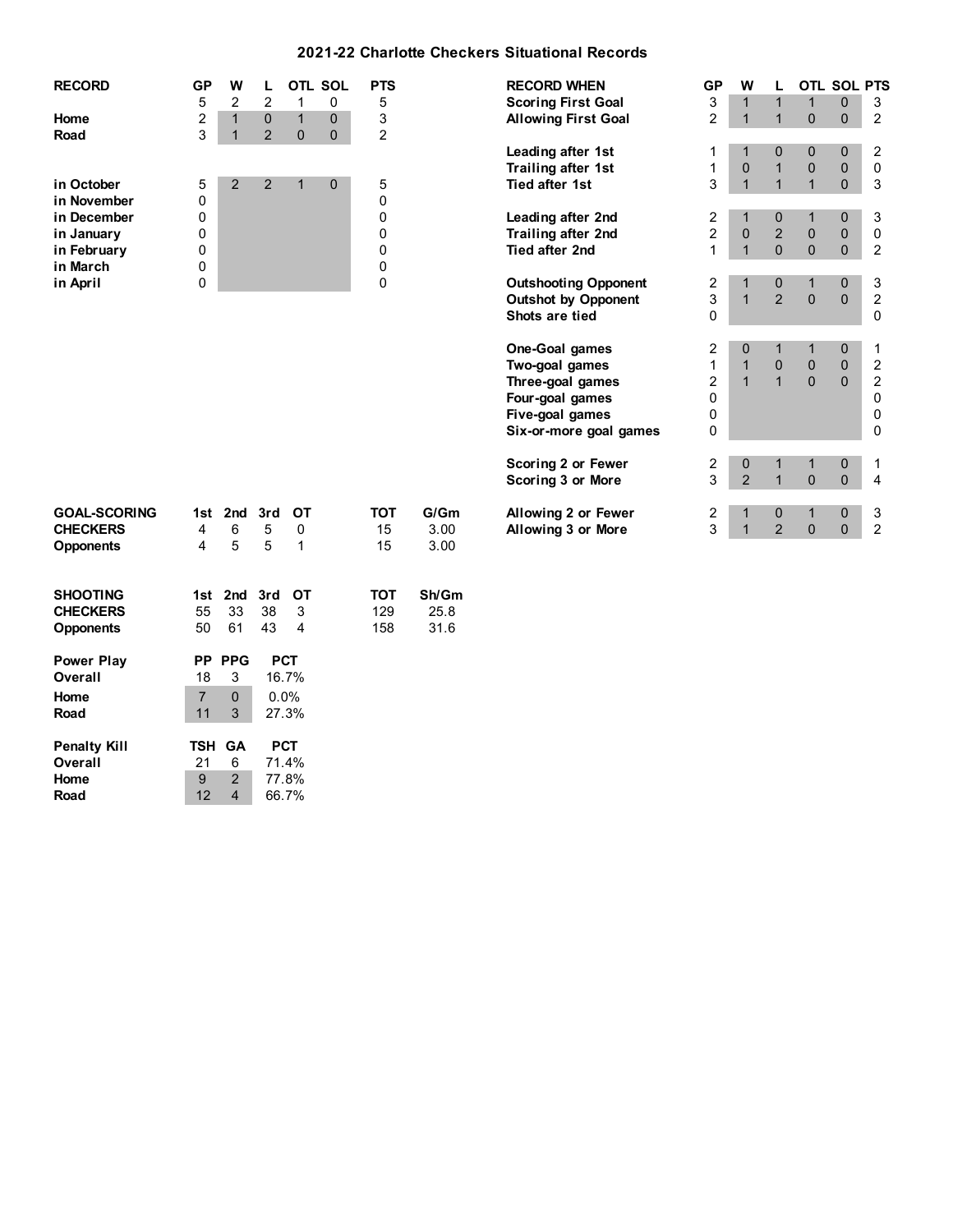

# #5 Connor Carrick

Drafted: WSH 2012 (5th rd, 137th overall)

Born: 4/13/94 Hometown: Orland Park, IL Shoots: Right<br>
Height: 5'11" Weight: 192 lbs. Position: D Weight: 192 lbs. Position: D

Acquired: Signed 1-year, 2-way contract with SEA on 8/5/21

| 21-22 single-game highs                                               | Goals:   Assists: 1   Points: 1   $+/- +3$ |  | PIM:4  |
|-----------------------------------------------------------------------|--------------------------------------------|--|--------|
| Career single-game highs Goals: 2   Assists: 3   Points: 3   $+/- +4$ |                                            |  | PIM:15 |

**21-22 Highlights**

#### **Career Highlights**

Named to AHL All-Star Game in 15-16 and 14-15 … Led the 2016 Calder Cup Playoffs in scoring

| <b>YEAR</b> | <b>TEAM</b>   | <b>LEAGUE</b>     | GP  | G                | A              | <b>PTS</b>     | PIM            |
|-------------|---------------|-------------------|-----|------------------|----------------|----------------|----------------|
| 2010-11     | <b>USNDTP</b> | <b>USHL</b>       | 36  | 1                | 6              | $\overline{7}$ | 42             |
| 2011-12     | <b>USNDTP</b> | <b>USHL</b>       | 21  | 1                | 4              | 5              | 30             |
| 2012-13     | Plymouth      | OHL               | 68  | 12               | 32             | 44             | 79             |
| 2013-14     | Washington    | <b>NHL</b>        | 34  | 1                | 5              | 6              | 23             |
|             | Hershey       | AHL               | 13  | $\mathbf 0$      | 4              | 4              | 15             |
| 2014-15     | Hershey       | AHL               | 73  | 8                | 34             | 42             | 132            |
| 2015-16     | Hershey       | AHL               | 47  | 10               | 16             | 26             | 50             |
|             | Washington    | <b>NHL</b>        | 3   | $\boldsymbol{0}$ | 0              | 0              | $\mathbf{0}$   |
|             | Toronto       | <b>NHL</b>        | 16  | 2                | $\overline{2}$ | 4              | 15             |
|             | Toronto       | AHL               | 5   | 1                | $\overline{2}$ | 3              | $\overline{2}$ |
| 2016-17     | Toronto       | <b>NHL</b>        | 67  | 2                | 6              | 8              | 51             |
| 2017-18     | Toronto       | <b>NHL</b>        | 47  | 4                | 8              | 12             | 57             |
| 2018-19     | <b>Dallas</b> | <b>NHL</b>        | 14  | 1                | 3              | 4              | 13             |
|             | Texas         | AHL               | 4   | 1                | 1              | $\overline{2}$ | 0              |
|             | New Jersey    | <b>NHL</b>        | 20  | 1                | 6              | 7              | 6              |
| 2019-20     | New Jersey    | <b>NHL</b>        | 29  | 1                | 5              | 6              | 17             |
|             | Binghamton    | AHL               | 3   | $\mathbf 0$      | 0              | 0              | $\overline{2}$ |
| 2020-21     | New Jersey    | <b>NHL</b>        | 11  | 1                | 1              | $\overline{2}$ | 5              |
|             | Binghamton    | AHL               | 13  | $\mathbf 0$      | 6              | 6              | 12             |
| 2021-22     | Charlotte     | AHL               | 5   | $\mathbf 0$      | $\overline{2}$ | $\overline{2}$ | 6              |
|             |               |                   |     |                  |                |                |                |
|             |               | AHL TOTALS        | 163 | 20               | 65             | 85             | 219            |
|             |               | <b>NHL TOTALS</b> | 241 | 13               | 36             | 49             | 187            |
|             |               | PRO TOTALS        | 404 | 33               | 101            | 134            | 406            |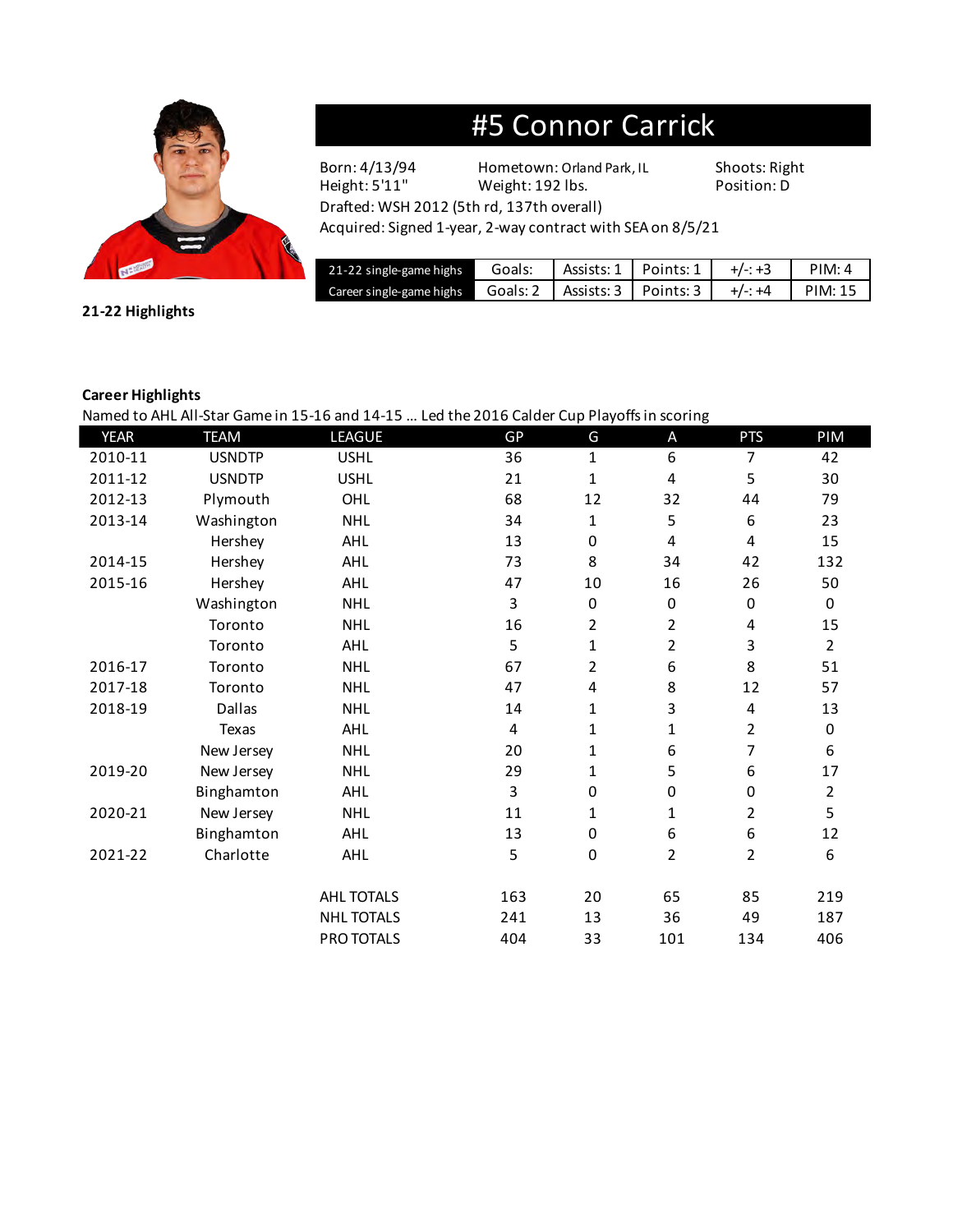

### #6 Max Gildon (gihl-DAWN)

Height: 6'3" Weight: 194 lbs. Position: D

Born: 5/17/99 Hometown: Houston, TX Shoots: Left

Drafted: FLA 2017 (3rd rd, 66th overall)

Acquired: Signed 3-year, entry-level deal with FLA on 3/26/20

| 21-22 single-game highs  | Goals: | Assists: 1 Points: 1                         |  | PIM:2  |
|--------------------------|--------|----------------------------------------------|--|--------|
| Career single-game highs |        | Goals: 1   Assists: 4   Points: 4   $+/- +3$ |  | PIM: 6 |

**21-22 Highlights**

#### **Career Highlights**

Tied for 7th among AHL defensemen and third among rookie defensemen in scoring in 20-21 … Led UNH defensemen in scoring in all three seasons there … Named to Hockey East's Third All-Star Team in 19-20

| YEAR    | <b>TEAM</b>   | LEAGUE            | GP | G | A  | <b>PTS</b> | PIM |
|---------|---------------|-------------------|----|---|----|------------|-----|
| 2017-18 | New Hampshire | <b>NCAA</b>       | 36 | 8 | 15 | 23         | 47  |
| 2018-19 | New Hampshire | <b>NCAA</b>       | 31 | 6 | 15 | 21         | 45  |
| 2019-20 | New Hampshire | <b>NCAA</b>       | 34 | 7 | 22 | 29         | 40  |
| 2020-21 | Bakersfield   | AHL               | 32 | 2 | 17 | 19         | 27  |
| 2021-22 | Charlotte     | AHL               | 5  | 0 | 1  | 1          | 2   |
|         |               |                   |    |   |    |            |     |
|         |               | AHL TOTALS        | 37 | 2 | 18 | 20         | 29  |
|         |               | <b>NHL TOTALS</b> | 0  | 0 | 0  | 0          | 0   |
|         |               | PRO TOTALS        | 37 | 2 | 18 | 20         | 29  |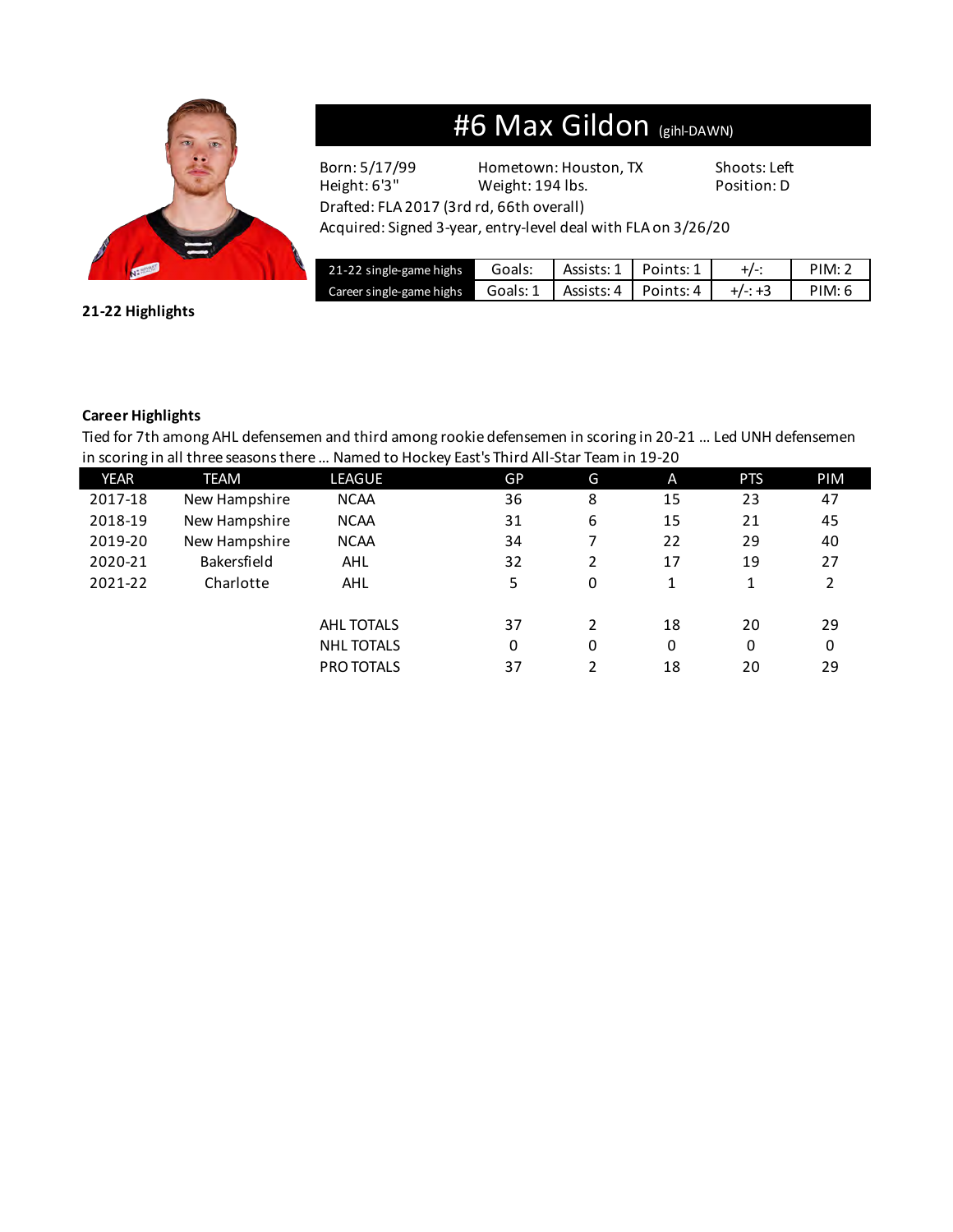

### #8 Matt Kiersted (KEER-sted)

Born: 4/14/98 Hometown: Elk River, MN Shoots: Left Height: 6'0" Weight: 181 lbs. Position: D

Drafted: Undrafted

Acquired: Signed 2-year, entry-level deal with FLA on 7/1/21

| 21-22 single-game highs Goals: $1$   Assists: $1$   Points: $1$   $+/- +2$  |  |  | PIM: 2 |
|-----------------------------------------------------------------------------|--|--|--------|
| Career single-game highs Goals: $1$   Assists: $1$   Points: $1$   $+/- +2$ |  |  | PIM: 2 |

#### **21-22 Highlights**

Scored his first pro goal vs HER on 10/22

#### **Career Highlights**

Named to NCAA (West) Second All-American Team, conference First All-Star Team and NCA (All-USCHO) Third Team in 20-21 … Helped lead UND to a conference championship in 20-21 … Named to conference Second All-Star Team in 19-20 … Won a Clark Cup with Chicago in 16-17

| <b>YEAR</b> | <b>TEAM</b>  | LEAGUE            | GP | G | A            | <b>PTS</b> | PIM      |
|-------------|--------------|-------------------|----|---|--------------|------------|----------|
| 2014-15     | Chicago      | <b>USHL</b>       | 11 | 0 | 1            | 1          | 6        |
| 2015-16     | Chicago      | <b>USHL</b>       | 57 | 4 | 19           | 23         | 44       |
| 2016-17     | Chicago      | <b>USHL</b>       | 23 | 2 | 12           | 14         | 24       |
| 2017-18     | North Dakota | <b>NCAA</b>       | 29 | 4 | 4            | 8          | 10       |
| 2018-19     | North Dakota | <b>NCAA</b>       | 36 | 7 | 11           | 18         | 35       |
| 2019-20     | North Dakota | <b>NCAA</b>       | 33 | 6 | 23           | 29         | 50       |
| 2020-21     | North Dakota | <b>NCAA</b>       | 29 | 3 | 19           | 22         | 28       |
|             | Florida      | <b>NHL</b>        | 7  | 0 | 0            | 0          | 2        |
| 2021-22     | Florida      | <b>NHL</b>        | 2  | 0 | 1            | 1          | $\Omega$ |
|             | Charlotte    | AHL               | 3  | 1 | $\mathbf{1}$ | 2          | 2        |
|             |              | <b>AHL TOTALS</b> | 3  | 1 | $\mathbf{1}$ | 2          | 2        |
|             |              | <b>NHL TOTALS</b> | 9  | 0 | 1            | 1          |          |
|             |              | PRO TOTALS        | 12 | 1 | 2            | 3          | 4        |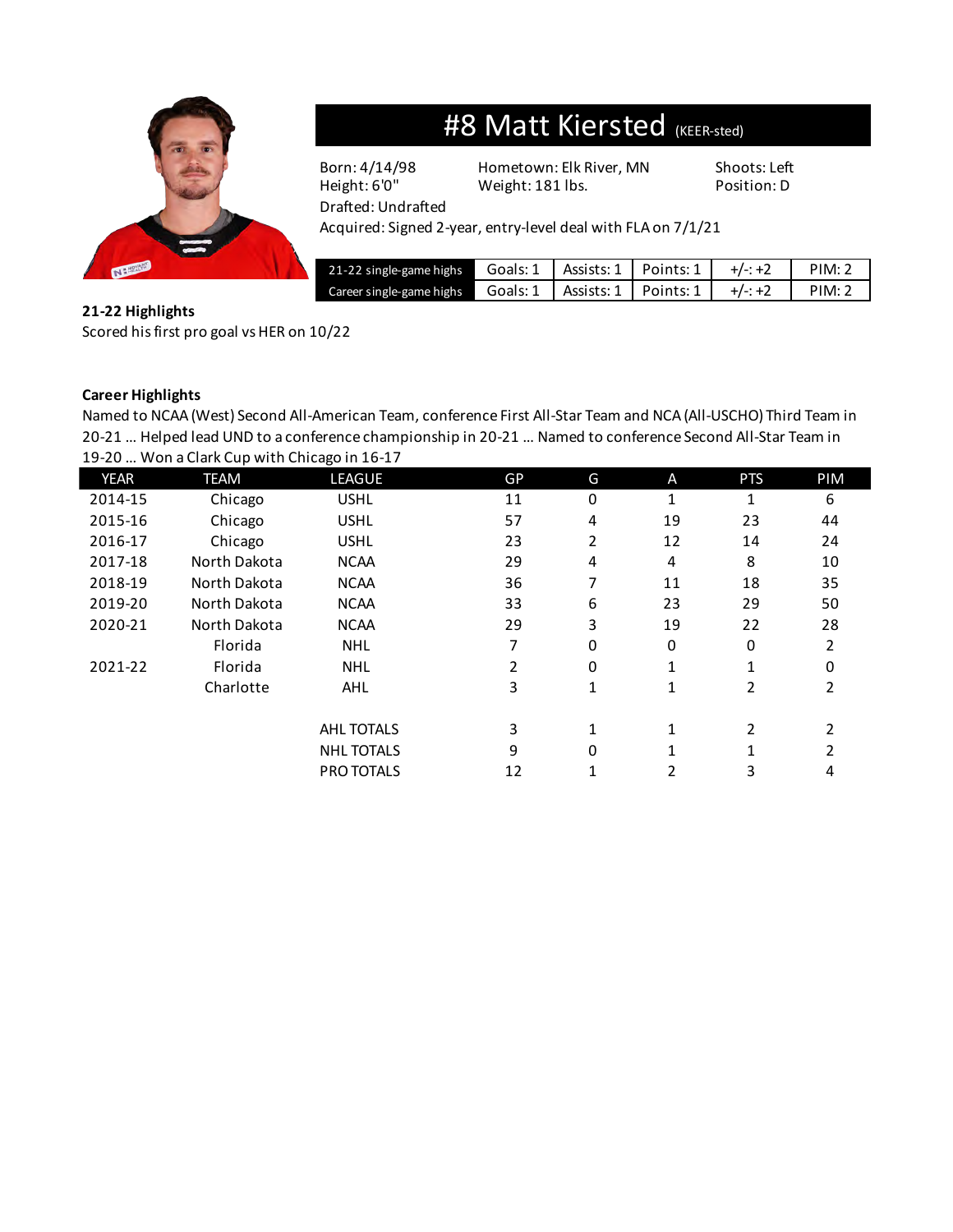

### #9 Logan Hutsko (huts-koh)

Born: 2/11/99 Hometown: Tampa, FL Shoots: Right Height: 5'11" Weight: 183 lbs. Position: RW

Drafted: FLA 2018 (3rd rd, 89th overall)

Acquired: Signed 2-year, entry-level deal with FLA on 3/1/21

| 21-22 single-game highs Goals: 1   Assists: 2   Points: 2   $+/- +3$ |  |  | PIM:2  |
|----------------------------------------------------------------------|--|--|--------|
| Career single-game highs Goals: 1   Assists: 2   Points: 2   +/-: +3 |  |  | PIM: 2 |

#### **21-22 Highlights**

Notched first two pro points in his pro debut at HER (10/16) … Scored first pro goal vs HER (10/23) … Became second rookie in franchise history to record points in first four games of the season

#### **Career Highlights**

Led BC to three Hockey East regular season titles … Named Hockey East Rookie of the Year and selected to Hockey East All-Rookie Team in 17-18

| YEAR    | <b>TEAM</b>           | LEAGUE            | GP | G            | A  | <b>PTS</b> | PIM           |
|---------|-----------------------|-------------------|----|--------------|----|------------|---------------|
| 2017-18 | <b>Boston College</b> | <b>NCAA</b>       | 37 | 12           | 19 | 31         | 16            |
| 2018-19 | <b>Boston College</b> | <b>NCAA</b>       | 36 | 6            | 20 | 26         | 10            |
| 2019-20 | <b>Boston College</b> | <b>NCAA</b>       | 30 | 19           | 14 | 33         | 16            |
| 2020-21 | <b>Boston College</b> | <b>NCAA</b>       | 11 | 4            | 7  | 11         | 10            |
| 2021-22 | Charlotte             | AHL               | 5  | $\mathbf{1}$ | 4  | 5          | 2             |
|         |                       |                   |    |              |    |            |               |
|         |                       | AHL TOTALS        | 5  | 1            | 4  | 5          | $\mathcal{P}$ |
|         |                       | <b>NHL TOTALS</b> | 0  | 0            | 0  | 0          | 0             |
|         |                       | PRO TOTALS        | 5  | 1            | 4  | 5          | 2             |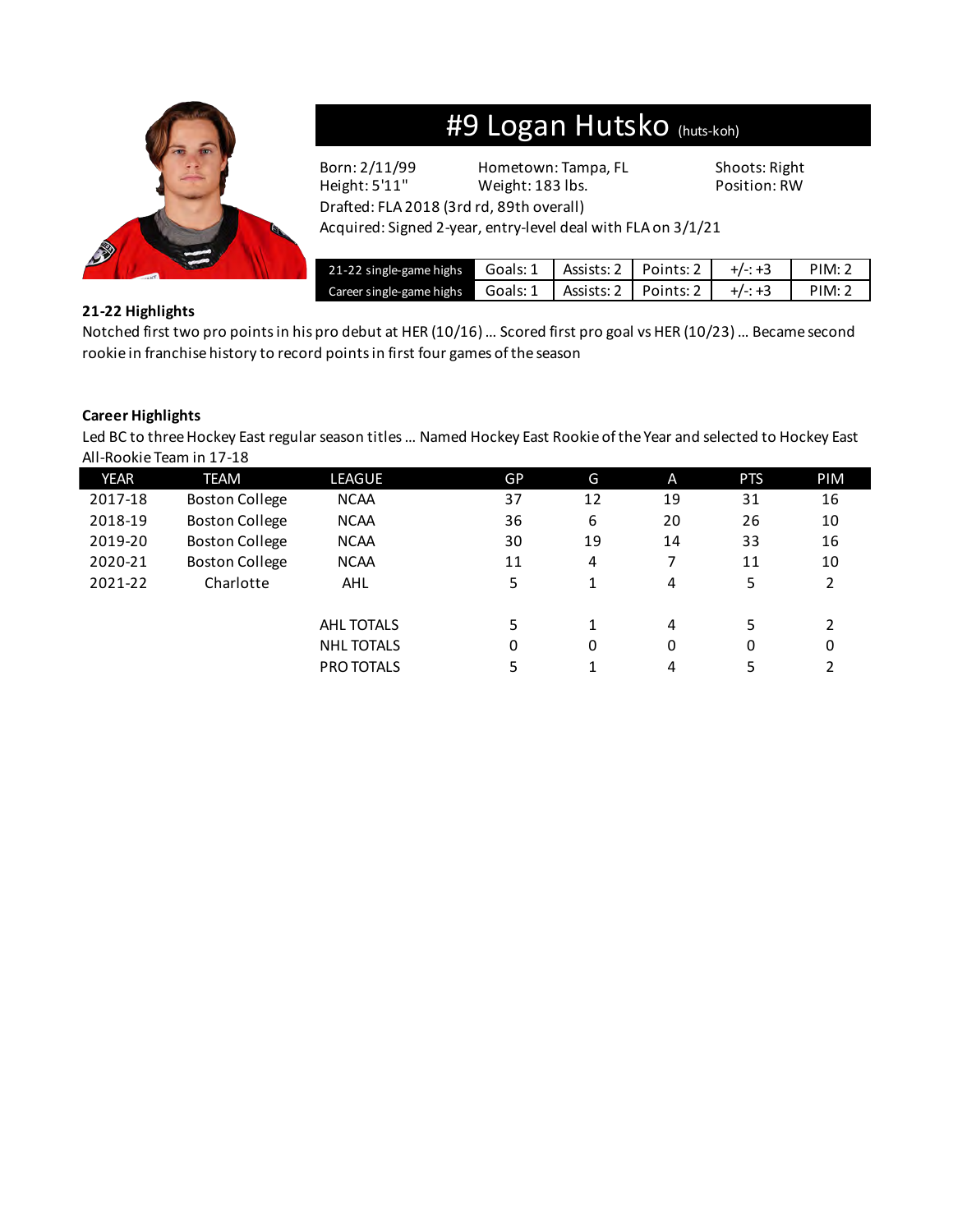

### #10 Scott Wilson

Drafted: PIT 2011 (7th rd, 209th overall)

Born: 4/24/92 Hometown: Oakville, ON Shoots: Left<br>Height: 5'11" Weight: 177 lbs. Position: LW Weight: 177 lbs. Position: LW

Acquired: Signed 1-year, AHL contract with CHA on 10/4/21

| 21-22 single-game highs                                               | Goals: | Assists: | Points: | $+/-: +1$ | PIM:   |
|-----------------------------------------------------------------------|--------|----------|---------|-----------|--------|
| Career single-game highs Goals: 2   Assists: 2   Points: 3   $+/- +2$ |        |          |         |           | PIM: 5 |

**21-22 Highlights**

#### **Career Highlights**

Won a Stanley Cup with Pittsburgh in 2017 … Helped Umass-Lowell to a Hockey East championship in 12-13 … Named Hockey East Rookie of the Year in 11-12

| <b>YEAR</b> | <b>TEAM</b>           | <b>LEAGUE</b>     | GP           | G           | A              | <b>PTS</b>  | PIM            |
|-------------|-----------------------|-------------------|--------------|-------------|----------------|-------------|----------------|
| 2011-12     | UMass-Lowell          | <b>NCAA</b>       | 37           | 16          | 22             | 38          | 26             |
| 2012-13     | UMass-Lowell          | <b>NCAA</b>       | 41           | 16          | 22             | 38          | 32             |
| 2013-14     | UMass-Lowell          | <b>NCAA</b>       | 31           | 7           | 12             | 19          | 24             |
|             | Wilkes-Barre/Scranton | <b>AHL</b>        | $\mathbf{1}$ | $\mathbf 0$ | 0              | 0           | 0              |
| 2014-15     | Wilkes-Barre/Scranton | AHL               | 55           | 19          | 22             | 41          | 30             |
|             | Pittsburgh            | <b>NHL</b>        | $\mathbf{1}$ | $\mathbf 0$ | $\mathbf 0$    | $\mathbf 0$ | $\mathbf{0}$   |
| 2015-16     | Wilkes-Barre/Scranton | AHL               | 34           | 22          | 14             | 36          | 19             |
|             | Pittsburgh            | <b>NHL</b>        | 24           | 5           | $\mathbf{1}$   | 6           | 12             |
| 2016-17     | Pittsburgh            | <b>NHL</b>        | 78           | 8           | 18             | 26          | 32             |
| 2017-18     | Pittsburgh            | <b>NHL</b>        | 3            | $\mathbf 0$ | 0              | 0           | 0              |
|             | Detroit               | <b>NHL</b>        | 17           | $\mathbf 0$ | 0              | 0           | 0              |
|             | <b>Buffalo</b>        | <b>NHL</b>        | 49           | 6           | 8              | 14          | 8              |
| 2018-19     | <b>Buffalo</b>        | <b>NHL</b>        | 15           | $\mathbf 0$ | 3              | 3           | 4              |
|             | Rochester             | AHL               | 17           | 3           | 4              | 7           | 4              |
| 2019-20     | Rochester             | AHL               | 37           | 11          | 11             | 22          | 21             |
|             | <b>Buffalo</b>        | <b>NHL</b>        | 6            | 1           | 1              | 2           | $\overline{2}$ |
| 2020-21     | Syracuse              | AHL               | 8            | 1           | $\overline{2}$ | 3           | $\overline{2}$ |
| 2021-22     | Charlotte             | <b>AHL</b>        | 5            | $\mathbf 0$ | 0              | 0           | 0              |
|             |                       |                   |              |             |                |             |                |
|             |                       | <b>AHL TOTALS</b> | 157          | 56          | 53             | 109         | 76             |
|             |                       | <b>NHL TOTALS</b> | 208          | 20          | 31             | 51          | 58             |
|             |                       | PRO TOTALS        | 365          | 76          | 84             | 160         | 134            |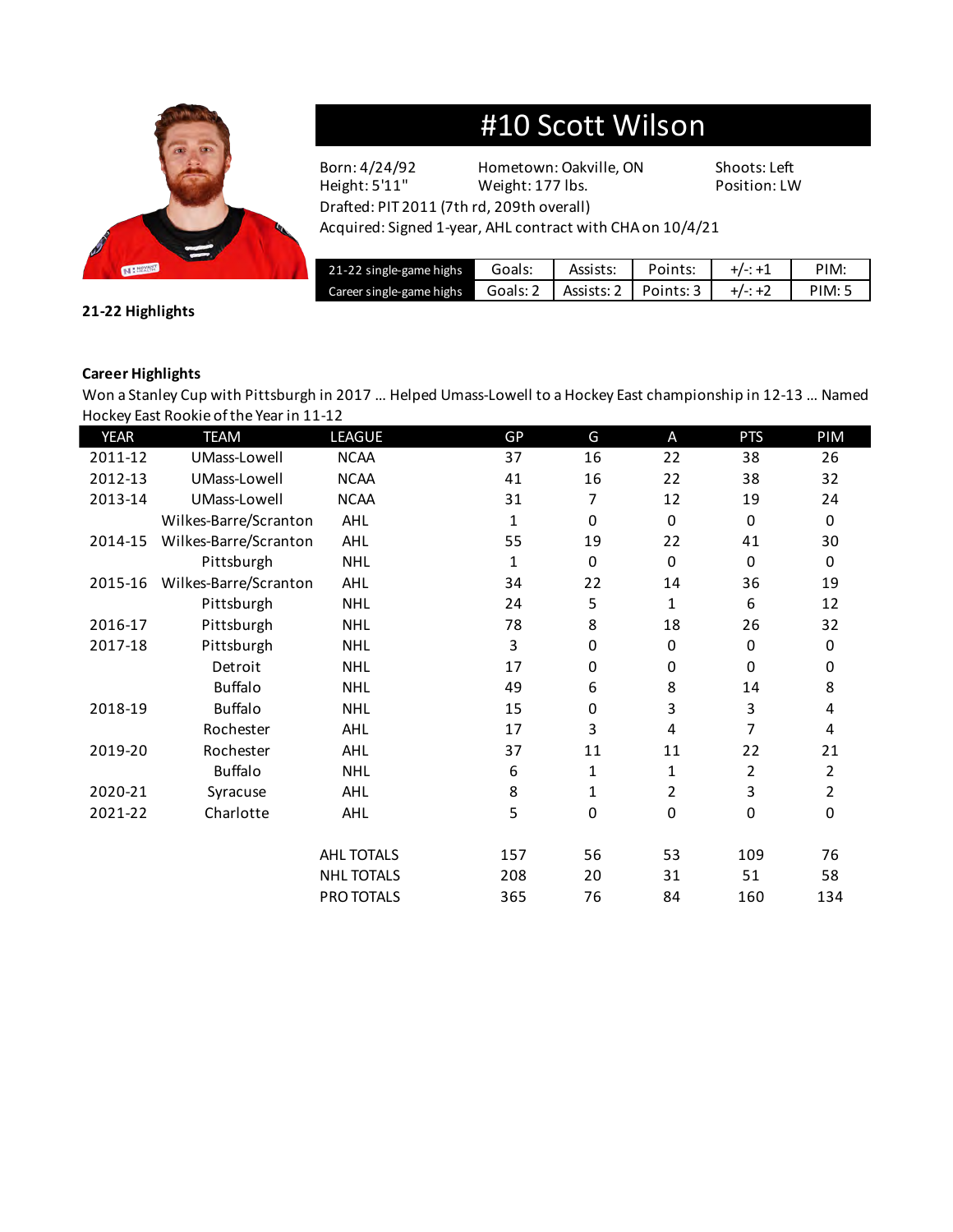

## #11 Cole Schwindt

Born: 8/25/01 Hometown: Kitchener, ON Shoots: Right<br>
Height: 6'2" Weight: 183 lbs. Position: C Weight: 183 lbs.

Drafted: FLA 2019 (3rd rd, 81st overall)

Acquired: Signed 3-year, entry-level deal with FLA on 6/8/20

| 21-22 single-game highs                                                      | Goals: | Assists: | Points: | $+/-: +1$ | PIM:2  |
|------------------------------------------------------------------------------|--------|----------|---------|-----------|--------|
| Career single-game highs Goals: $1$   Assists: $1$   Points: $1$   $+/- + 1$ |        |          |         |           | PIM: 4 |

**21-22 Highlights**

#### **Career Highlights**

Led Mississauga in scoring in 19-20

| <b>YEAR</b> | <b>TEAM</b> | LEAGUE            | GP | G  | A  | <b>PTS</b>     | PIM |
|-------------|-------------|-------------------|----|----|----|----------------|-----|
| 2017-18     | Mississauga | OHL               | 66 | 8  | 10 | 18             | 20  |
| 2018-19     | Mississauga | OHL               | 68 | 19 | 30 | 49             | 25  |
| 2019-20     | Mississauga | <b>OHL</b>        | 57 | 28 | 43 | 71             | 31  |
| 2020-21     | Syracuse    | AHL               | 10 | 1  | 1  | 2              | 10  |
| 2021-22     | Charlotte   | AHL               | 5  | 0  | 0  | 0              | 2   |
|             |             |                   |    |    |    |                |     |
|             |             | AHL TOTALS        | 15 | 1  | 1  | 2              | 12  |
|             |             | <b>NHL TOTALS</b> | 0  | 0  | 0  | 0              | 0   |
|             |             | PRO TOTALS        | 15 | 1  | 1  | $\overline{2}$ | 12  |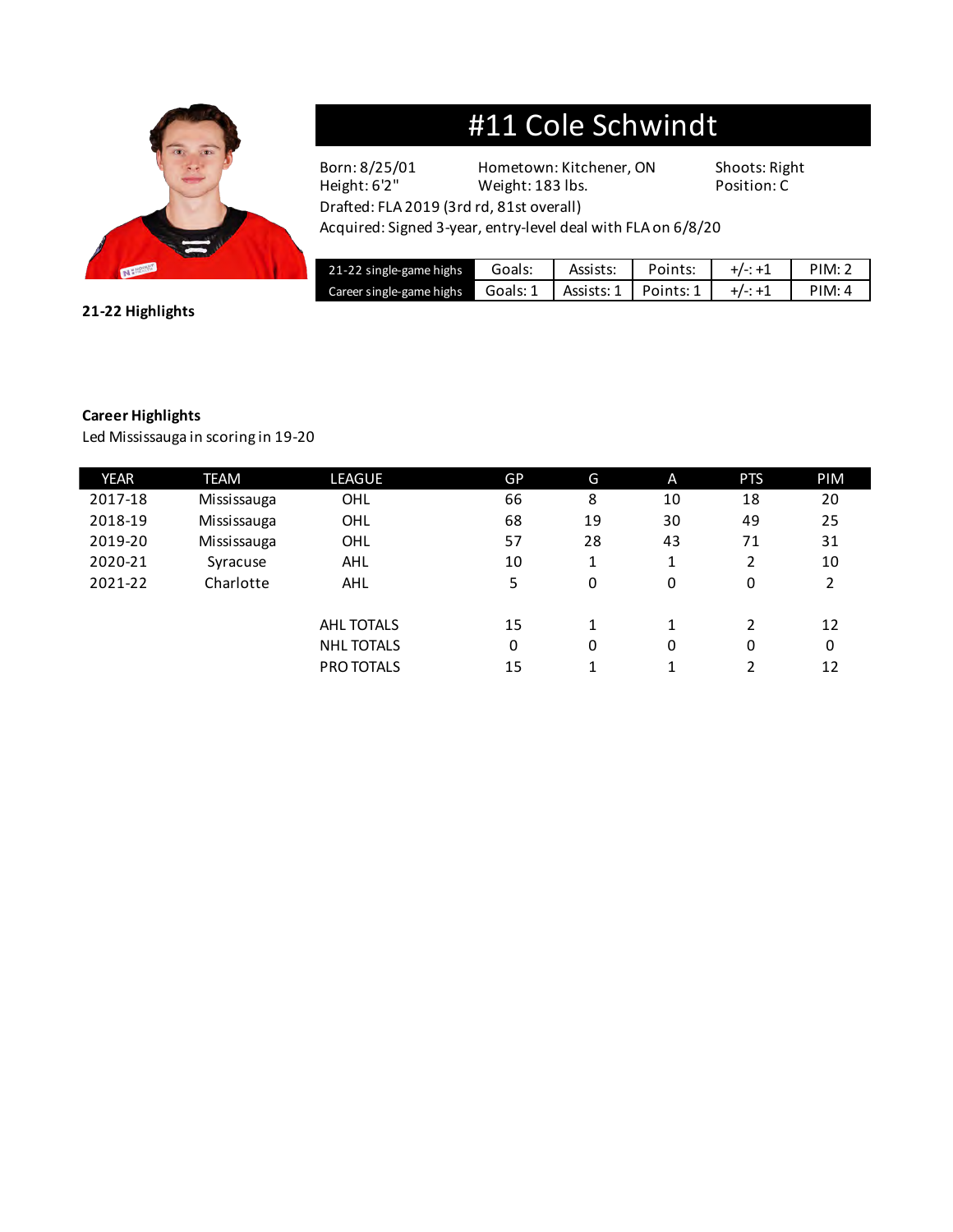

### #12 Henry Bowlby (BOHL-bee)

Born: 2/26/97 Hometown: Edina, MN Shoots: Left<br>
Height: 6'2" Weight: 195 lbs. Position: LW Weight: 195 lbs. Position: LW

Drafted: Undrafted

Acquired: Signed 2-year, entry-level deal with FLA on 8/5/20

| 21-22 single-game highs  | Goals: $1 \parallel$ | Assists: Points: 1                           | PIM:   |
|--------------------------|----------------------|----------------------------------------------|--------|
| Career single-game highs |                      | Goals: 2   Assists: 1   Points: 2   $+/- +2$ | PIM: 4 |

**21-22 Highlights**

#### **Career Highlights**

Tied for 4th on SYR in goals in 20-21 … Named to ECAC All-Academic Team in 19-20

| <b>YEAR</b> | <b>TEAM</b> | LEAGUE            | GP       | G  | A  | <b>PTS</b> | PIM |
|-------------|-------------|-------------------|----------|----|----|------------|-----|
| 2015-16     | Lincoln     | <b>USHL</b>       | 56       | 5  | 10 | 15         | 30  |
| 2016-17     | Lincoln     | <b>USHL</b>       | 53       | 17 | 15 | 32         | 32  |
| 2017-18     | Harvard     | <b>NCAA</b>       | 24       | 8  | 8  | 16         | 10  |
| 2018-19     | Harvard     | <b>NCAA</b>       | 29       | 5  | 8  | 13         | 33  |
| 2019-20     | Harvard     | <b>NCAA</b>       | 31       | 8  | 8  | 16         | 18  |
| 2020-21     | Syracuse    | AHL               | 23       | 8  | 6  | 14         | 10  |
| 2021-22     | Charlotte   | AHL               | 2        | 1  | 0  | 1          | 0   |
|             |             |                   |          |    |    |            |     |
|             |             | <b>AHL TOTALS</b> | 25       | 9  | 6  | 15         | 10  |
|             |             | <b>NHL TOTALS</b> | $\Omega$ | 0  | 0  | 0          | 0   |
|             |             | PRO TOTALS        | 25       | 9  | 6  | 15         | 10  |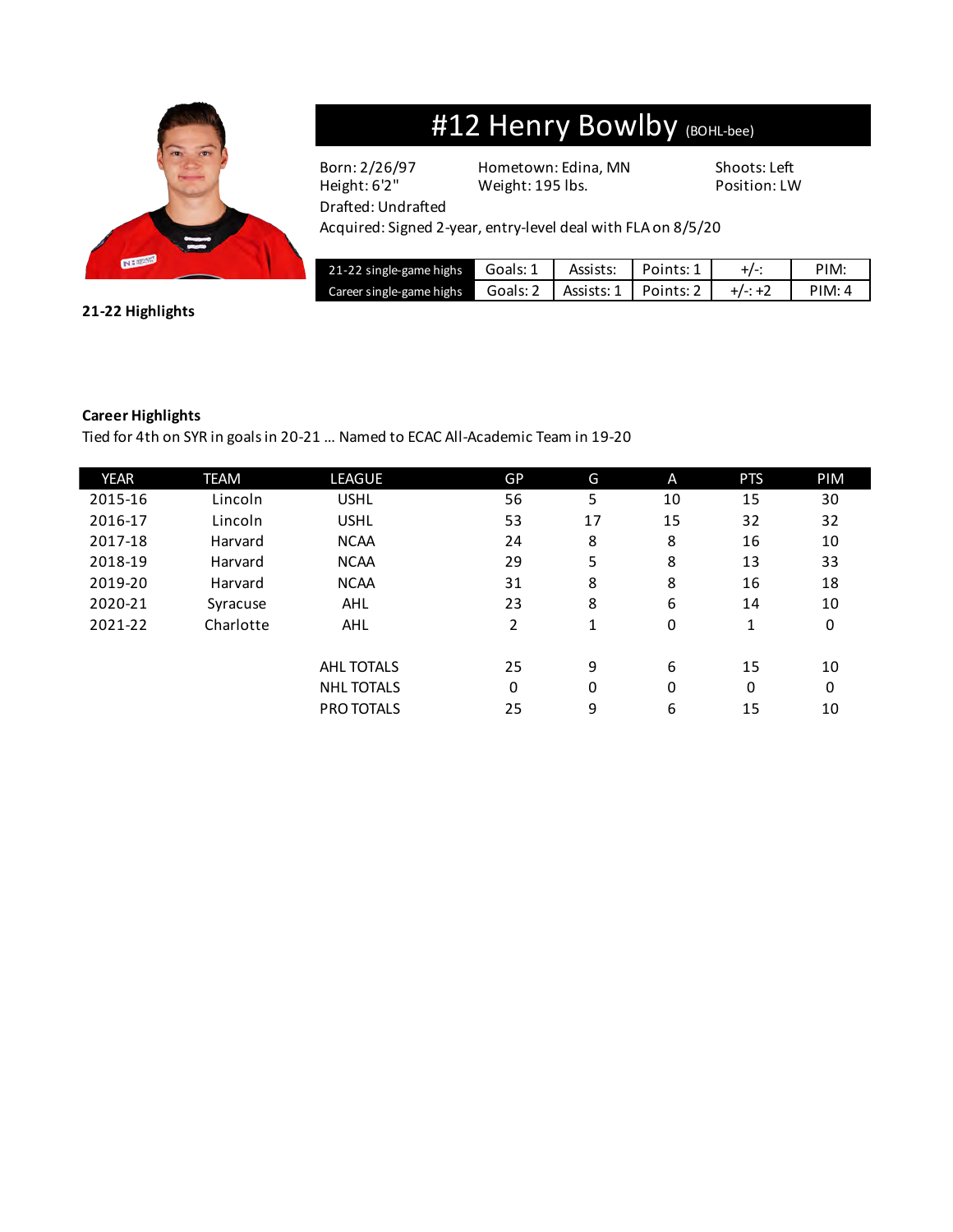### #13 Kole Lind

Born: 10/16/98 Hometown: Swift Current, SK Shoots: Right<br>Height: 6'1" Weight: 178 lbs. Position: RW

Weight: 178 lbs. Position: RW

Drafted: VAN 2017 (2nd rd, 33rd overall)

Acquired: Signed 1-year, 2-way deal with SEA on 8/6/21

| 21-22 single-game highs  | Goals: | Assists: | Points:                           | $+/-: +1$ | PIM: 5         |
|--------------------------|--------|----------|-----------------------------------|-----------|----------------|
| Career single-game highs |        |          | Goals: 2   Assists: 3   Points: 3 | $+/-: +3$ | <b>PIM: 15</b> |

#### **21-22 Highlights**

#### **Career Highlights**

Named to WHL (West) Second All-Star Team in 16-17 … Won an WHL championship with Kelowna in 14-15

| <b>YEAR</b> | <b>TEAM</b> | <b>LEAGUE</b>     | GP  | G           | A         | <b>PTS</b> | PIM |
|-------------|-------------|-------------------|-----|-------------|-----------|------------|-----|
| 2014-15     | Kelowna     | WHL               | 6   | $\mathbf 0$ | 1         | 1          | 4   |
| 2015-16     | Kelowna     | WHL               | 70  | 14          | 27        | 41         | 54  |
| 2016-17     | Kelowna     | WHL               | 70  | 30          | 57        | 87         | 79  |
| 2017-18     | Kelowna     | <b>WHL</b>        | 58  | 39          | 56        | 95         | 65  |
|             | Utica       | AHL               | 6   | 0           | 1         | 1          | 2   |
| 2018-19     | Utica       | AHL               | 51  | 5           | 12        | 17         | 20  |
| 2019-20     | Utica       | AHL               | 61  | 14          | 30        | 44         | 64  |
| 2020-21     | Utica       | AHL               | 8   | 5           | 3         | 8          | 8   |
|             | Vancouver   | <b>NHL</b>        | 7   | 0           | 0         | 0          | 0   |
| 2021-22     | Seattle     | <b>NHL</b>        | 1   | 0           | 0         | 0          | 2   |
| 2021-22     | Charlotte   | AHL               | 3   | $\mathbf 0$ | $\pmb{0}$ | 0          | 5   |
|             |             | <b>AHL TOTALS</b> | 129 | 24          | 46        | 70         | 99  |
|             |             | <b>NHL TOTALS</b> | 8   | $\mathbf 0$ | 0         | 0          | 2   |
|             |             | PRO TOTALS        | 137 | 24          | 46        | 70         | 101 |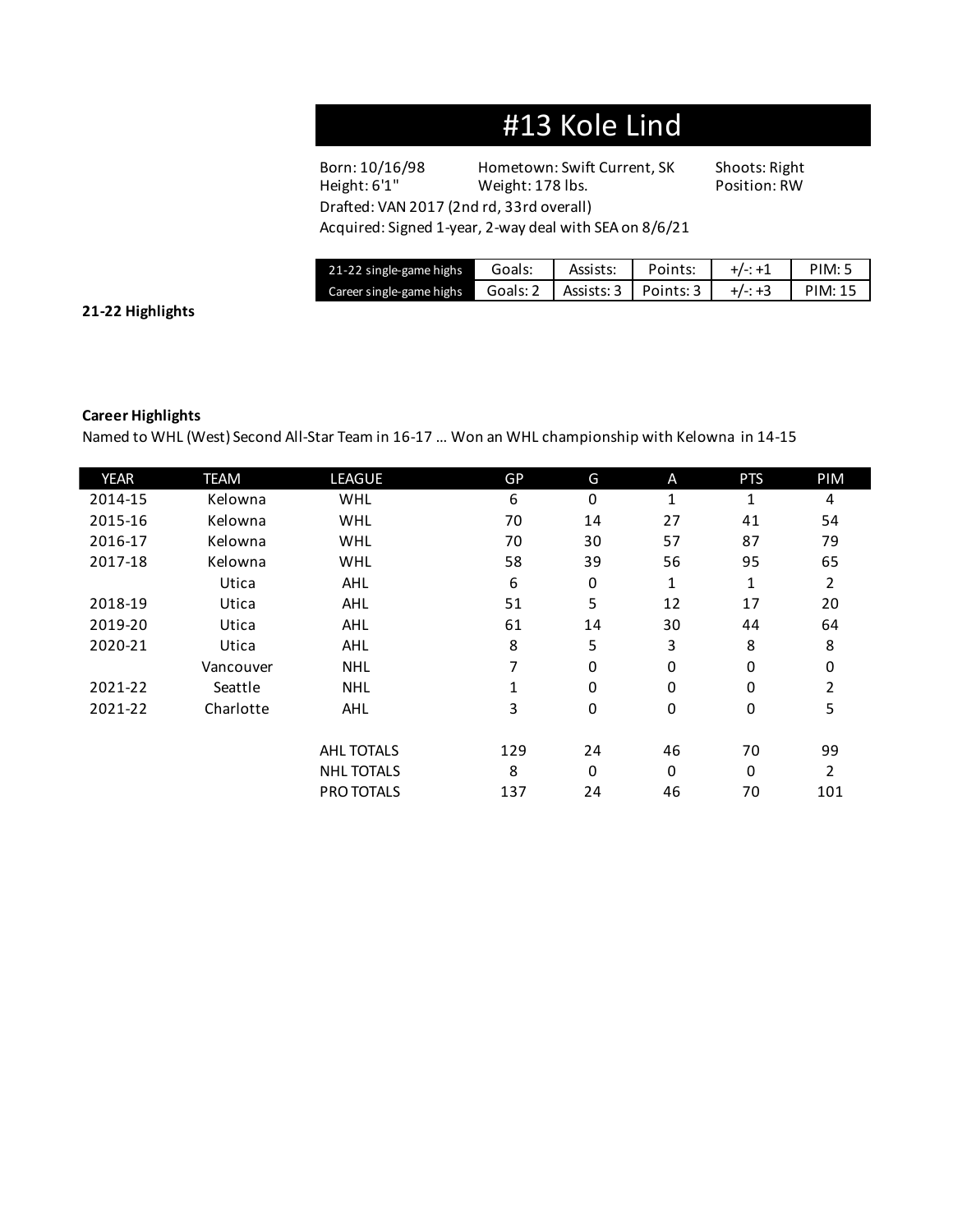

# #14 Grigori Denisenko (grih-GOH-ree dehn-ih-SEHNK-oh)

Born: 6/24/00 Hometown: Novosibirsk, Russia Shoots: Right Weight: 190 lbs. Position: LW

Drafted: FLA 2018 (1st rd, 15th overall)

Acquired: Signed 3-year, entry-level deal with FLA on 7/15/20

| 21-22 single-game highs Goals: 1   Assists: Points: 1                       |  | $+/-$ | PIM: 2        |
|-----------------------------------------------------------------------------|--|-------|---------------|
| Career single-game highs Goals: $1$   Assists: $1$   Points: $2$   $+/- +2$ |  |       | <b>PIM: 2</b> |

**21-22 Highlights**

#### **Career Highlights**

Earned silver medal with Russia at 2020 WJC ... Led 2019 WJC in points and won bronze medal

| YEAR    | <b>TEAM</b> | LEAGUE            | GP | G | A | <b>PTS</b> | PIM |
|---------|-------------|-------------------|----|---|---|------------|-----|
| 2018-19 | Lokomotiv   | <b>KHL</b>        | 25 | 4 | 2 | 6          | 58  |
| 2019-20 | Lokomotiv   | KHL               | 38 | 6 | 6 | 12         | 8   |
| 2020-21 | Florida     | <b>NHL</b>        | 7  | 0 | 4 | 4          |     |
|         | Syracuse    | AHL               | 15 | 5 | 4 | 9          |     |
| 2021-22 | Charlotte   | AHL               | 5  | 1 | 0 | 1          |     |
|         |             |                   |    |   |   |            |     |
|         |             | AHL TOTALS        | 20 | 6 | 4 | 10         | 4   |
|         |             | <b>NHL TOTALS</b> | 7  | 0 | 4 | 4          | 2   |
|         |             | PRO TOTALS        | 27 | 6 | 8 | 14         | 6   |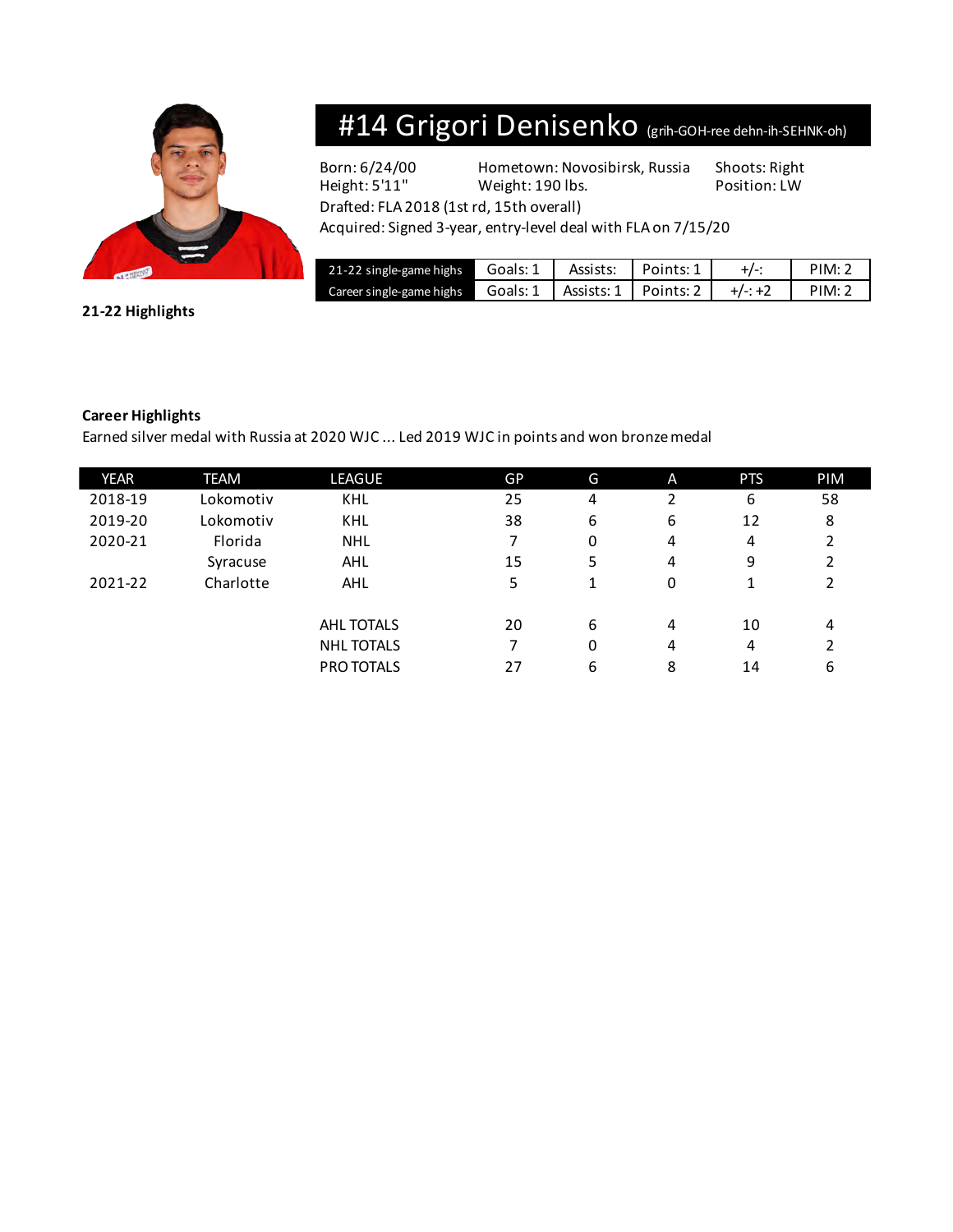

### #16 Alex True

Born: 7/17/97 Hometown: Copenhagen, Denmark Shoots: Left<br>Height: 6'5" Weight: 200 lbs. Position: C Weight: 200 lbs. Position: C

Drafted: Undrafted

Acquired: Signed 1-year, 2-way contract with SEA on 8/5/21

| 21-22 single-game highs  |          | Goals: 2   Assists: 1   Points: 3 | $+/-: +4$ | PIM: 2  |
|--------------------------|----------|-----------------------------------|-----------|---------|
| Career single-game highs | Goals: 2 | Assists: 3   Points: 4            | $+/-: +4$ | PIM: 10 |

#### **21-22 Highlights**

Set a career high with a +4 rating vs HER (10/22)

#### **Career Highlights**

Led SJ in goals and points in 18-19 … Won a WHL Championship with Seattle in 2017 … Named Top 3 Player on Team at 2016 WJC

| <b>YEAR</b> | <b>TEAM</b> | LEAGUE            | GP  | G           | A  | <b>PTS</b> | PIM |
|-------------|-------------|-------------------|-----|-------------|----|------------|-----|
| 2014-15     | Seattle     | <b>WHL</b>        | 38  | 6           | 6  | 12         | 14  |
| 2015-16     | Seattle     | <b>WHL</b>        | 65  | 14          | 18 | 32         | 26  |
| 2016-17     | Seattle     | <b>WHL</b>        | 66  | 25          | 15 | 40         | 38  |
| 2017-18     | San Jose    | AHL               | 68  | 15          | 13 | 28         | 33  |
| 2018-19     | San Jose    | AHL               | 68  | 24          | 31 | 55         | 45  |
| 2019-20     | San Jose    | AHL               | 40  | 11          | 14 | 25         | 14  |
|             | San Jose    | <b>NHL</b>        | 12  | $\mathbf 0$ | 4  | 4          | 2   |
| 2020-21     | San Jose    | <b>NHL</b>        | 7   | $\mathbf 0$ | 1  | 1          | 6   |
|             | San Jose    | AHL               | 27  | 9           | 11 | 20         | 14  |
| 2021-22     | Charlotte   | AHL               | 5   | 4           | 3  | 7          | 2   |
|             |             | AHL TOTALS        | 208 | 63          | 72 | 135        | 108 |
|             |             | <b>NHL TOTALS</b> | 19  | $\mathbf 0$ | 5  | 5          | 8   |
|             |             |                   |     |             |    |            |     |
|             |             | PRO TOTALS        | 227 | 63          | 77 | 140        | 116 |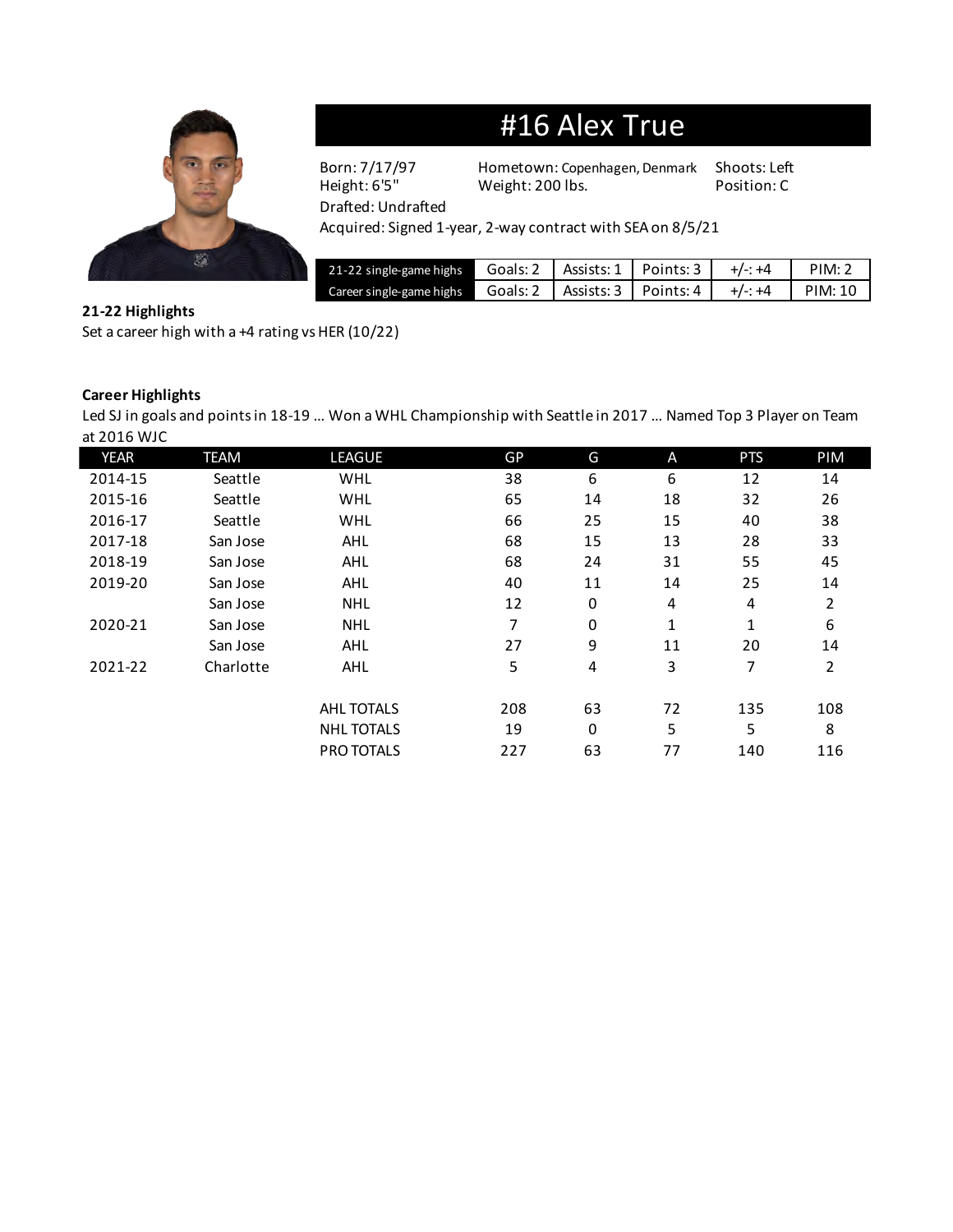

## #17 Max McCormick

Height: 5'11" Weight: 189 lbs. Position: LW

Born: 5/1/92 Hometown: Green Bay, WI Shoots: Left

Drafted: OTT 2011 (6th rd, 171st overall)

Acquired: Signed 1-year, 2-way contract with SEA on 9/30/21

| 21-22 single-game highs  | Goals: 1   Assists: 2   Points: 3   $+/- +4$           |  | PIM: 4 |
|--------------------------|--------------------------------------------------------|--|--------|
| Career single-game highs | Goals: 3   Assists: 3   Points: 3   $+/- +4$   PIM: 24 |  |        |

**21-22 Highlights**

Set a career high with a +4 rating vs HER (10/22)

#### **Career Highlights**

Posted the 10th most PIM in Checkers history in 19-20 … Tied for the team lead in goals in 16-17 … Named to CCHA All-Rookie Team in 11-12

| <b>YEAR</b> | <b>TEAM</b> | <b>LEAGUE</b>     | GP             | G              | A              | <b>PTS</b>   | PIM          |
|-------------|-------------|-------------------|----------------|----------------|----------------|--------------|--------------|
| 2010-11     | Sioux City  | <b>USHL</b>       | 55             | 21             | 21             | 42           | 102          |
| 2011-12     | Ohio State  | <b>NCAA</b>       | 27             | 10             | 12             | 22           | 31           |
| 2012-13     | Ohio State  | <b>NCAA</b>       | 40             | 15             | 16             | 31           | 26           |
| 2013-14     | Ohio State  | <b>NCAA</b>       | 37             | 11             | 24             | 35           | 40           |
| 2014-15     | Binghamton  | AHL               | 62             | 10             | $10\,$         | 20           | 133          |
| 2015-16     | Binghamton  | AHL               | 57             | 15             | 15             | 30           | 143          |
|             | Ottawa      | <b>NHL</b>        | 20             | 2              | $\overline{2}$ | 4            | 37           |
| 2016-17     | Binghamton  | <b>AHL</b>        | 66             | 21             | 15             | 36           | 105          |
|             | Ottawa      | <b>NHL</b>        | 7              | $\pmb{0}$      | $\mathbf 0$    | $\mathbf{0}$ | $\mathbf{0}$ |
| 2017-18     | Belleville  | AHL               | 49             | 8              | 19             | 27           | 80           |
|             | Ottawa      | <b>NHL</b>        | 30             | 3              | $\overline{2}$ | 5            | 37           |
| 2018-19     | Ottawa      | <b>NHL</b>        | 14             | 1              | $\pmb{0}$      | 1            | 4            |
|             | Belleville  | <b>AHL</b>        | 20             | 7              | 5              | 12           | 19           |
|             | Colorado    | AHL               | 25             | $\overline{2}$ | 6              | 8            | 41           |
| 2019-20     | Charlotte   | AHL               | 56             | 16             | 19             | 35           | 120          |
| 2020-21     | Carolina    | <b>NHL</b>        | 12             | $\overline{2}$ | $\mathbf{1}$   | 3            | 9            |
|             | Chicago     | AHL               | 1              | $\mathbf 0$    | $\pmb{0}$      | $\mathbf 0$  | $\mathsf 0$  |
| 2021-22     | Charlotte   | AHL               | $\overline{4}$ | $\overline{2}$ | 3              | 5            | 4            |
|             |             |                   |                |                |                |              |              |
|             |             | AHL TOTALS        | 340            | 81             | 92             | 173          | 645          |
|             |             | <b>NHL TOTALS</b> | 83             | 8              | 5              | 13           | 87           |
|             |             | PRO TOTALS        | 423            | 89             | 97             | 186          | 732          |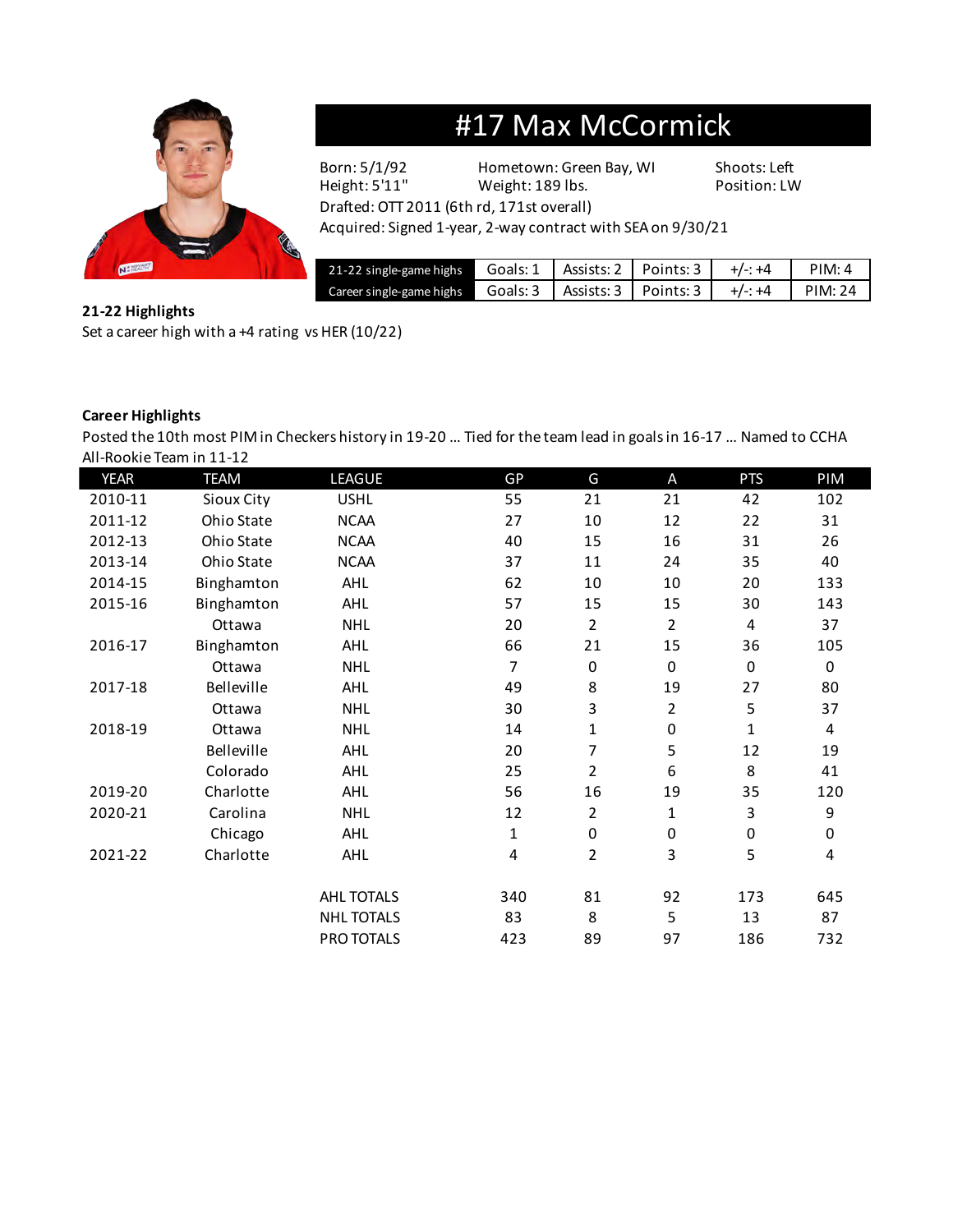

### #19 Maxim Mamin (max-EEM MA-MIHN)

Born: 1/13/95 Hometown: Moscow, Russia Shoots: Left Height: 6'2" Weight: 206 lbs. Position: C

Drafted: FLA 2016 (6th rd, 175th overall)

Acquired: Signed 1-year, 1-way contract with FLA on 7/28/21

| 21-22 single-game highs Goals: 1   Assists: 1   Points: 2   $+/-$ : +1       |  |  | PIM:2 |
|------------------------------------------------------------------------------|--|--|-------|
| Career single-game highs Goals: $1$ Assists: $3$ Points: $3$ +/-: +2 PIM: 17 |  |  |       |

**21-22 Highlights**

#### **Career Highlights**

Tied for second on CSKA in points in 20-21 … Scored the Gagarin Cup-clinching goal for CSKA in 2019 … Won KHL Rookie of the Year award in 13-14 … Helped Russia to a silver medal at the 2015 WJC

| <b>YEAR</b> | <b>TEAM</b>        | <b>LEAGUE</b>     | GP  | G  | A              | <b>PTS</b> | PIM |
|-------------|--------------------|-------------------|-----|----|----------------|------------|-----|
| 2014-15     | <b>CSKA Moscow</b> | <b>KHL</b>        | 39  | 5  | 5              | 10         | 10  |
| 2015-16     | <b>CSKA Moscow</b> | KHL               | 48  | 4  | 3              | 7          | 67  |
| 2016-17     | <b>CSKA Moscow</b> | KHL               | 42  | 12 | 13             | 25         | 15  |
| 2017-18     | Springfield        | AHL               | 32  | 9  | 16             | 25         | 25  |
|             | Florida            | <b>NHL</b>        | 26  | 3  | 1              | 4          |     |
| 2018-19     | Florida            | <b>NHL</b>        | 7   | 0  | 0              | 0          | 5   |
|             | <b>CSKA Moscow</b> | KHL               | 25  | 1  | $\overline{2}$ | 3          | 33  |
| 2019-20     | <b>CSKA Moscow</b> | KHL               | 51  | 10 | 18             | 28         | 31  |
| 2020-21     | <b>CSKA Moscow</b> | KHL               | 55  | 15 | 20             | 35         | 27  |
| 2021-22     | Charlotte          | AHL               | 5   | 1  | 3              | 4          | 2   |
|             |                    |                   |     |    |                |            |     |
|             |                    | <b>AHL TOTALS</b> | 37  | 10 | 19             | 29         | 27  |
|             |                    | <b>NHL TOTALS</b> | 33  | 3  | $\mathbf{1}$   | 4          | 12  |
|             |                    | PRO TOTALS        | 330 | 60 | 81             | 141        | 222 |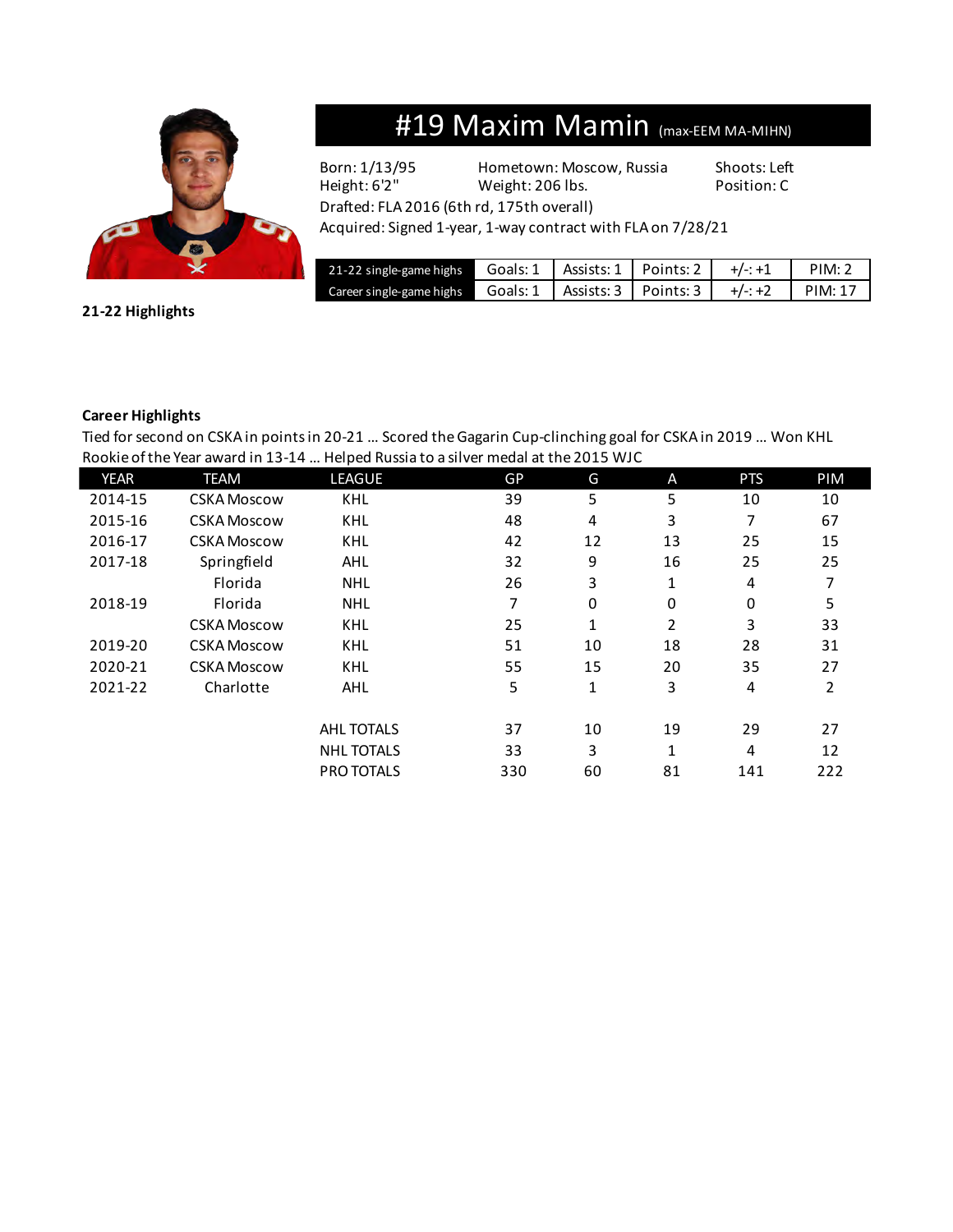

### #20 Aleksi Heponiemi (heh-poh-nee-EHM-ee)

Born: 1/9/99 Hometown: Tampere, Finland Shoots: Left Height: 5'10" Weight: 155 lbs. Position: C

Drafted: FLA 2017 (2nd rd, 40th overall)

Acquired: Signed 3-year, entry-level deal with FLA on 5/15/19

| 21-22 single-game highs Goals: 1  |                        | Assists:   Points: $1 \mid +/$ : +1 |           | PIM: 2 |
|-----------------------------------|------------------------|-------------------------------------|-----------|--------|
| Career single-game highs Goals: 1 | Assists: 2   Points: 2 |                                     | $+/-: +1$ | PIM: 4 |

### **21-22 Highlights**

#### **Career Highlights**

Led 2019 WJC in scoring and won gold medal for Finland … Led all Liiga rookies in scoring in 18-19 … Helped Swift Current to a WHL Championship in 2018 … Named WHL Rookie of the Year in 16-17

| <b>YEAR</b> | <b>TEAM</b>   | LEAGUE            | <b>GP</b> | G  | A  | <b>PTS</b> | PIM |
|-------------|---------------|-------------------|-----------|----|----|------------|-----|
| 2016-17     | Swift Current | <b>WHL</b>        | 72        | 28 | 58 | 86         | 18  |
| 2017-18     | Swift Current | <b>WHL</b>        | 57        | 28 | 90 | 118        | 28  |
| 2018-19     | Karpat        | SM-liiga          | 50        | 16 | 30 | 46         | 8   |
| 2019-20     | Springfield   | AHL               | 49        | 3  | 11 | 14         | 16  |
| 2020-21     | Florida       | <b>NHL</b>        | 9         | 1  | 1  | 2          | 2   |
|             | Syracuse      | AHL               | 6         | 0  | 6  | 6          | 6   |
| 2021-22     | Charlotte     | AHL               | 5         | 2  | 0  | 2          | 2   |
|             |               | <b>AHL TOTALS</b> | 60        | 5  | 17 | 22         | 24  |
|             |               | <b>NHL TOTALS</b> | 9         | 1  | 1  | 2          | 2   |
|             |               | PRO TOTALS        | 119       | 22 | 48 | 70         | 34  |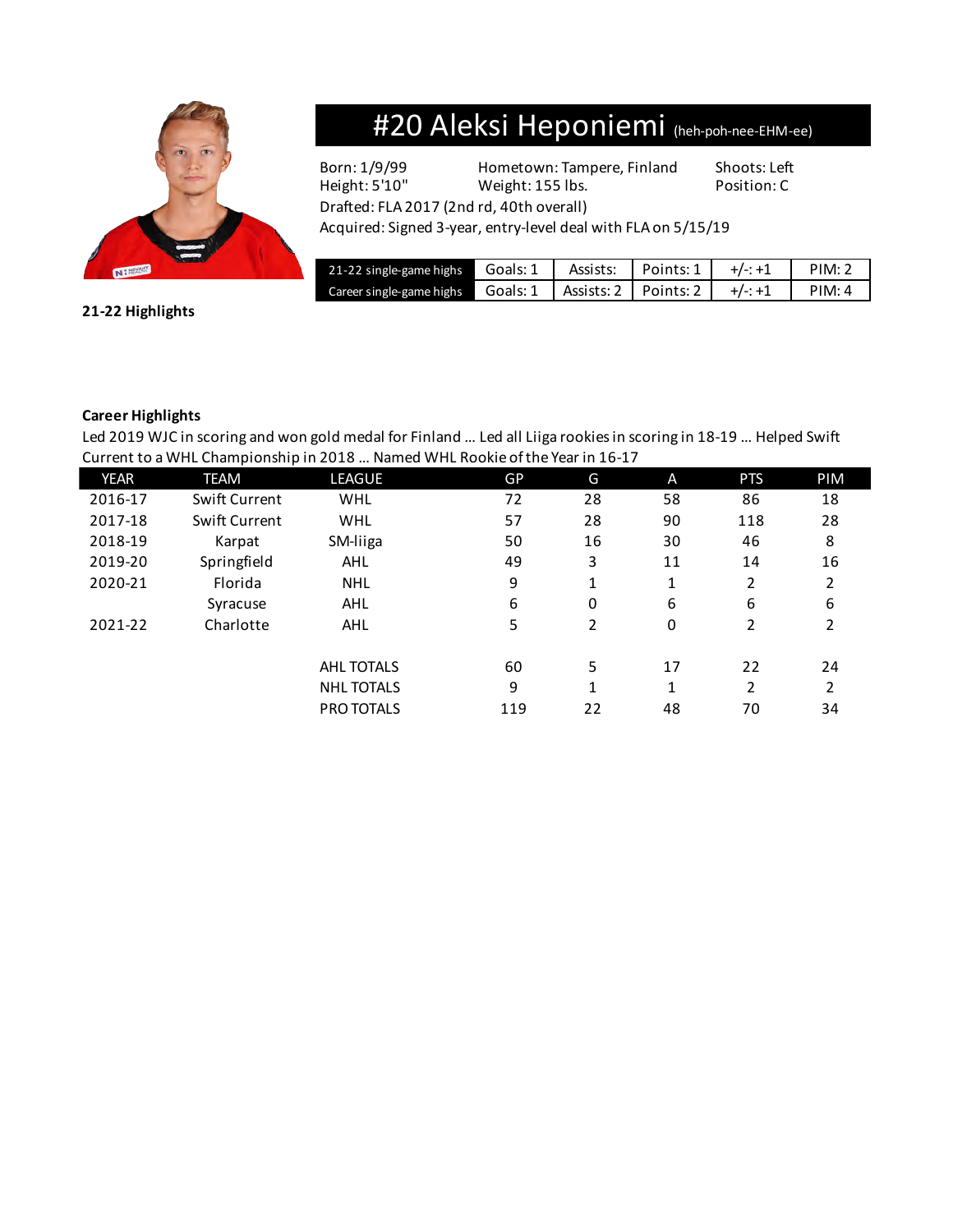

### #21 Zac Dalpe (DAL-pee)

Drafted: CAR 2008 (2nd rd, 45th overall)

Born: 11/1/89 Hometown: Paris, ON Shoots: Right Height: 6'2" Weight: 197 lbs. Position: C

Acquired: Signed 2-year, 2-way deal with FLA on 7/30/21

| 21-22 single-game highs Goals: 1   Assists:   Points: 1   $+/- + 1$               |  |  | PIM: |
|-----------------------------------------------------------------------------------|--|--|------|
| Career single-game highs Goals: 3   Assists: 4   Points: $4$   $+/- +3$   PIM: 17 |  |  |      |

**21-22 Highlights**

#### **Career Highlights**

Ranks 7th on franchise all-time scoring list … Set franchise rookie scoring record in 10-11 … Named to AHL All-Star Game in 18-19 … Named to conference All-Rookie Team in 08-09 … Named to conference First All-Star Team and NCAA Second All-American Team in 09-10

| <b>YEAR</b> | <b>TEAM</b>    | LEAGUE            | GP             | G              | A              | <b>PTS</b>              | PIM            |
|-------------|----------------|-------------------|----------------|----------------|----------------|-------------------------|----------------|
| 2008-09     | Ohio State     | <b>NCAA</b>       | 37             | 13             | 12             | 25                      | 25             |
| 2009-10     | Ohio State     | <b>NCAA</b>       | 39             | 21             | 24             | 45                      | 19             |
|             | Albany         | <b>AHL</b>        | 9              | 6              | $\mathbf{1}$   | $\overline{7}$          | 0              |
| 2010-11     | Carolina       | <b>NHL</b>        | 15             | 3              | $\mathbf{1}$   | $\overline{\mathbf{4}}$ | $\mathbf 0$    |
|             | Charlotte      | AHL               | 61             | 23             | 34             | 57                      | 21             |
| 2011-12     | Carolina       | <b>NHL</b>        | 16             | $\mathbf{1}$   | $\overline{2}$ | 3                       | $\overline{4}$ |
|             | Charlotte      | AHL               | 56             | 18             | 14             | 32                      | 17             |
| 2012-13     | Carolina       | <b>NHL</b>        | 10             | $\mathbf 1$    | $\overline{2}$ | 3                       | $\mathbf 0$    |
|             | Charlotte      | AHL               | 54             | 21             | 21             | 42                      | 12             |
| 2013-14     | Vancouver      | <b>NHL</b>        | 55             | 4              | 3              | $\overline{7}$          | $6\,$          |
|             | Utica          | AHL               | 6              | $\pmb{0}$      | 3              | 3                       | $\overline{2}$ |
| 2014-15     | Rochester      | AHL               | 44             | 16             | 12             | 28                      | $\mathbf 0$    |
|             | <b>Buffalo</b> | <b>NHL</b>        | 21             | 1              | $\overline{2}$ | 3                       | 4              |
| 2015-16     | lowa           | AHL               | 8              | 3              | $\mathbf 1$    | $\pmb{4}$               | 24             |
|             | Minnesota      | <b>NHL</b>        | $\overline{2}$ | $\mathbf 1$    | $\mathbf 0$    | $\mathbf{1}$            | 0              |
| 2016-17     | Minnesota      | <b>NHL</b>        | 9              | $\mathbf{1}$   | $\overline{2}$ | 3                       | 9              |
|             | lowa           | AHL               | 12             | $\overline{a}$ | $\pmb{0}$      | $\overline{2}$          | $\mathbf 0$    |
|             | Cleveland      | AHL               | 20             | $\bf 8$        | 7              | 15                      | 22             |
| 2017-18     | Columbus       | <b>NHL</b>        | 12             | $\pmb{0}$      | $\pmb{0}$      | $\mathbf 0$             | 13             |
|             | Cleveland      | AHL               | 35             | 11             | 15             | 26                      | 35             |
| 2018-19     | Cleveland      | AHL               | 55             | 33             | 22             | 55                      | 43             |
|             | Columbus       | <b>NHL</b>        | $\mathbf{1}$   | $\pmb{0}$      | $\mathbf{1}$   | $\mathbf{1}$            | $\mathbf 0$    |
| 2019-20     | Cleveland      | AHL               | 18             | $\overline{7}$ | 4              | 11                      | 4              |
| 2020-21     | Columbus       | <b>NHL</b>        | 12             | $\overline{2}$ | 1              | 3                       | $\mathbf 0$    |
|             | Cleveland      | AHL               | 5              | 3              | $\mathbf 1$    | 4                       | 5              |
| 2021-22     | Charlotte      | AHL               | $\overline{4}$ | $\mathbf 1$    | $\pmb{0}$      | $\mathbf{1}$            | $\mathbf 0$    |
|             |                | AHL TOTALS        | 387            | 152            | 135            | 287                     | 185            |
|             |                | <b>NHL TOTALS</b> | 153            | 14             | 14             | 28                      | 36             |
|             |                | PRO TOTALS        | 540            | 166            | 149            | 315                     | 221            |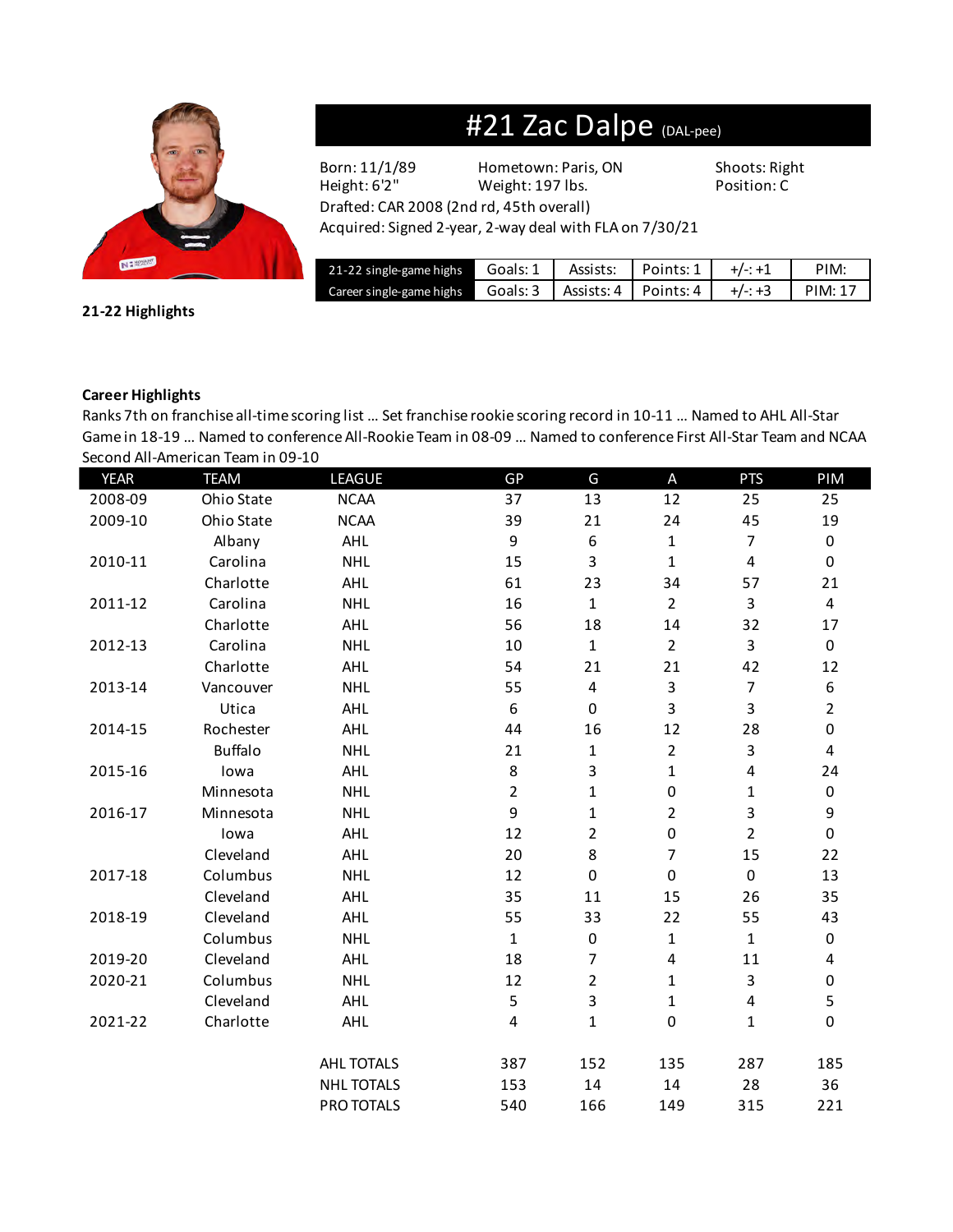

### #23 Gustav Olofsson (GOO-stahv OH-lawf-suhn)

Born: 12/1/94 Hometown: Umea, Sweden Shoots: Left Height: 6'2" Weight: 199 lbs. Position: D

Drafted: MIN 2013 (2nd rd, 46th overall)

Acquired: Signed 1-year, 2-way contract with SEA on 8/25/21

| 21-22 single-game highs                                                     | Goals: | Assists: 1   Points: 1 | $+/-: +2$ | PIM: 4 |
|-----------------------------------------------------------------------------|--------|------------------------|-----------|--------|
| Career single-game highs Goals: $1$   Assists: $2$   Points: $2$   $+/- +3$ |        |                        |           | PIM: 5 |

**21-22 Highlights**

#### **Career Highlights**

Named to AHL All-Star Game in 15-16 … Led all defensemen in assists at 2014 WJC and won silver medal with Sweden … Named to USHL All-Rookie Team in 12-13 … Won Clark Cup in 11-12

| <b>YEAR</b> | <b>TEAM</b>      | <b>LEAGUE</b>     | GP  | G           | A        | <b>PTS</b> | PIM            |
|-------------|------------------|-------------------|-----|-------------|----------|------------|----------------|
| 2011-12     | Green Bay        | <b>USHL</b>       | 3   | $\pmb{0}$   | 1        | 1          | 0              |
| 2012-13     | Green Bay        | <b>USHL</b>       | 63  | 2           | 21       | 23         | 59             |
| 2013-14     | Colorado College | <b>NCAA</b>       | 30  | 4           | 4        | 8          | 20             |
|             | lowa             | AHL               | 8   | $\mathbf 1$ | 0        | 1          | 2              |
| 2014-15     | Iowa             | AHL               | 1   | 0           | $\Omega$ | $\Omega$   | $\Omega$       |
| 2015-16     | Iowa             | AHL               | 52  | 2           | 15       | 17         | 12             |
|             | Minnesota        | <b>NHL</b>        | 2   | $\pmb{0}$   | 0        | 0          | 0              |
| 2016-17     | lowa             | AHL               | 59  | 6           | 18       | 24         | 32             |
|             | Minnesota        | <b>NHL</b>        | 13  | $\pmb{0}$   | 3        | 3          | $\overline{2}$ |
| 2017-18     | Minnesota        | <b>NHL</b>        | 41  | $\pmb{0}$   | 8        | 8          | 14             |
| 2018-19     | Laval            | AHL               | 2   | $\pmb{0}$   | 1        | 1          | 0              |
| 2019-20     | Montreal         | <b>NHL</b>        | 3   | $\mathbf 0$ | $\Omega$ | $\Omega$   | $\overline{2}$ |
|             | Laval            | AHL               | 57  | 1           | 15       | 16         | 18             |
| 2020-21     | Laval            | AHL               | 24  | 1           | 11       | 12         | 11             |
| 2021-22     | Charlotte        | AHL               | 5   | $\pmb{0}$   | 1        | 1          | 4              |
|             |                  |                   |     |             |          |            |                |
|             |                  | <b>AHL TOTALS</b> | 208 | 11          | 61       | 72         | 79             |
|             |                  | <b>NHL TOTALS</b> | 59  | $\pmb{0}$   | 11       | 11         | 18             |
|             |                  | PRO TOTALS        | 267 | 11          | 72       | 83         | 97             |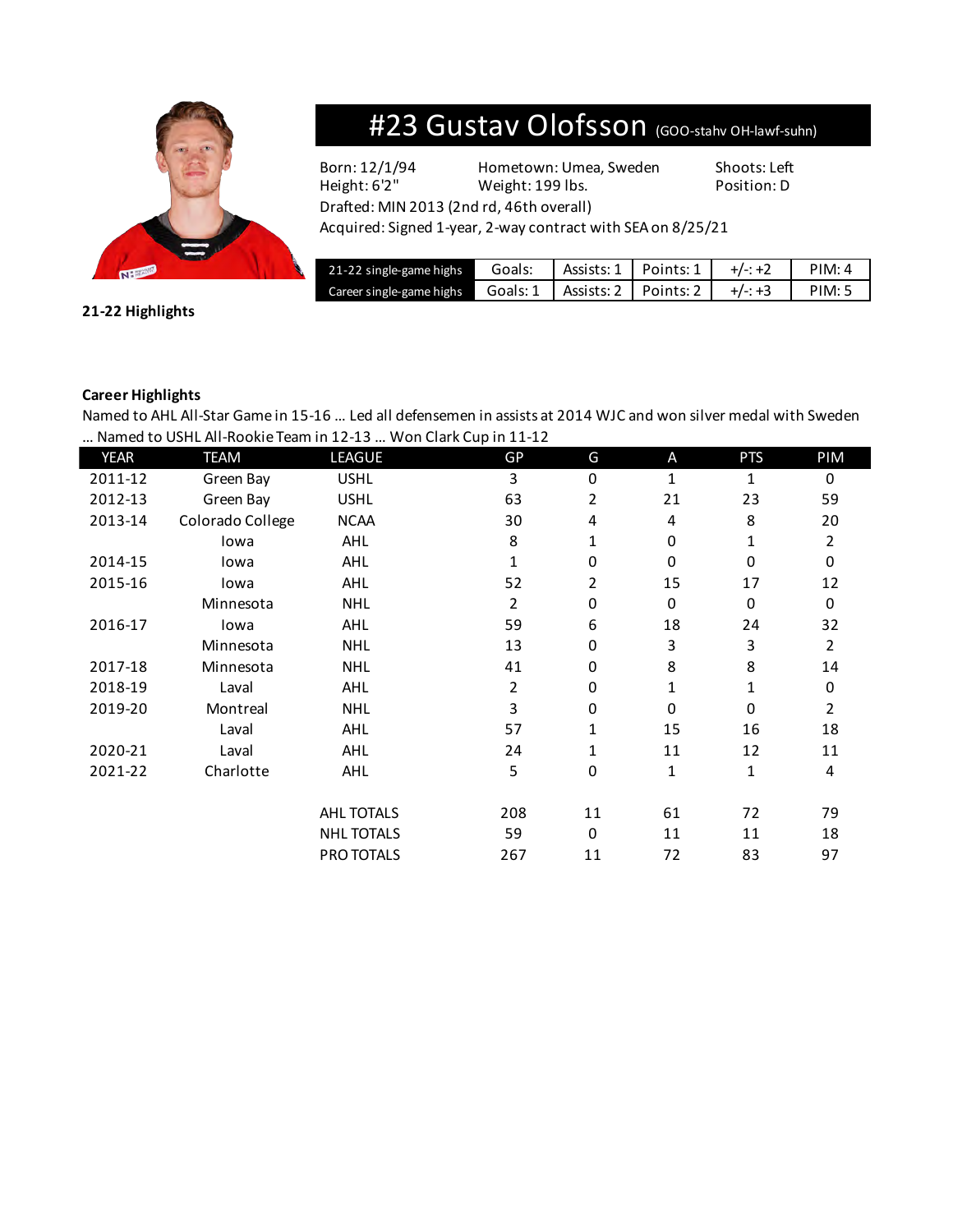

## #24 Carsen Twarynski (twawr-IHN-skee)

Drafted: PHI 2016 (3rd rd, 82nd overall)

Born: 11/24/97 Hometown: Calgary, AB Shoots: Left Height: 6'2" Weight: 198 lbs. Position: LW

Acquired: Signed 1-year, 2-way contract with SEA on 8/13/21

| 21-22 single-game highs  | Goals: | Assists:                                     | Points: | PIM:7              |
|--------------------------|--------|----------------------------------------------|---------|--------------------|
| Career single-game highs |        | Goals: 2   Assists: 1   Points: 3   $+/- +3$ |         | $\mathsf{PIM}: 10$ |

**21-22 Highlights**

#### **Career Highlights**

Led Kelowna and ranked ninth in the WHL in goals in 17-18

| <b>YEAR</b> | TEAM          | <b>LEAGUE</b>     | GP  | G           | A            | <b>PTS</b>   | PIM          |
|-------------|---------------|-------------------|-----|-------------|--------------|--------------|--------------|
| 2014-15     | Calgary       | WHL               | 58  | 6           | 16           | 22           | 22           |
| 2015-16     | Calgary       | <b>WHL</b>        | 67  | 20          | 25           | 45           | 42           |
| 2016-17     | Calgary       | WHL               | 36  | 10          | 11           | 21           | 42           |
|             | Kelowna       | WHL               | 28  | 7           | 15           | 22           | 18           |
| 2017-18     | Kelowna       | WHL               | 68  | 45          | 27           | 72           | 87           |
|             | Lehigh Valley | AHL               | 5   | 1           | $\mathbf{1}$ | 2            | $\mathbf{0}$ |
| 2018-19     | Lehigh Valley | AHL               | 69  | 10          | 14           | 24           | 50           |
| 2019-20     | Philadelphia  | <b>NHL</b>        | 15  | 1           | $\mathbf 0$  | 1            | 4            |
|             | Lehigh Valley | AHL               | 31  | 7           | 5            | 12           | 12           |
| 2020-21     | Philadelphia  | <b>NHL</b>        | 7   | $\mathbf 0$ | $\mathbf 0$  | 0            | 2            |
|             | Lehigh Valley | AHL               | 2   | $\mathbf 0$ | 0            | 0            | 0            |
| 2021-22     | Charlotte     | AHL               | 5   | $\mathbf 0$ | $\pmb{0}$    | 0            | 4            |
|             |               | <b>AHL TOTALS</b> | 112 | 18          | 15           | 33           | 66           |
|             |               | <b>NHL TOTALS</b> | 22  | 1           | $\mathbf 0$  | $\mathbf{1}$ | 6            |
|             |               |                   |     |             |              |              |              |
|             |               | <b>PRO TOTALS</b> | 134 | 19          | 15           | 34           | 72           |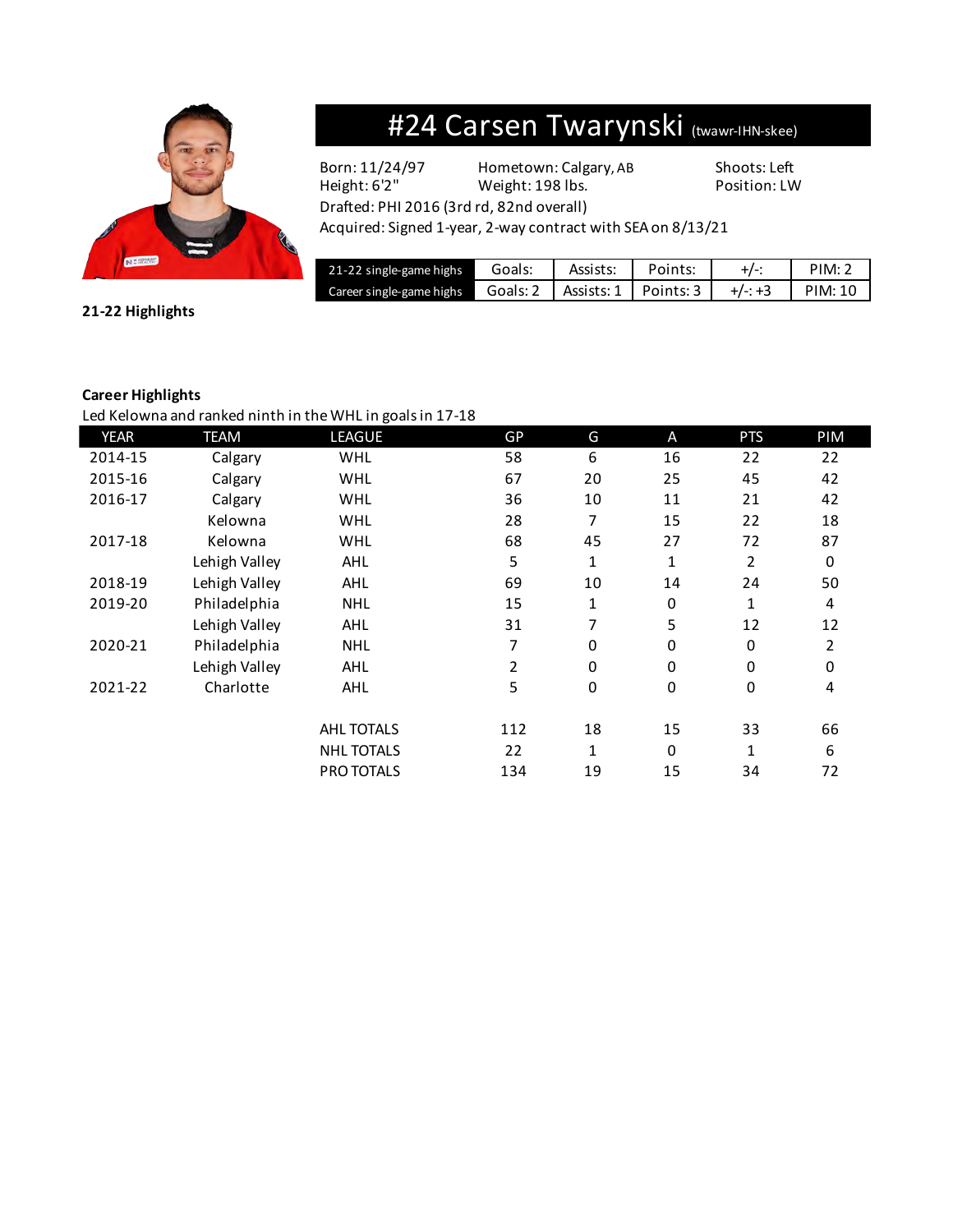

### #28 Serron Noel (SAIR-ehn noh-EHL)

Born: 8/8/00 Hometown: Ottawa, ON Shoots: Right<br>
Height: 6'5" Weight: 224 lbs. Position: RW Weight: 224 lbs.

Drafted: FLA 2018 (2nd rd, 34th overall)

Acquired: Signed 2-year, entry-level deal with FLA on 3/1/21

| 21-22 single-game highs           | Goals: | Assists: 1   Points: 1 | $+/-: +2$ | PIM <sup>.</sup> |
|-----------------------------------|--------|------------------------|-----------|------------------|
| Career single-game highs Goals: 1 |        | Assists: 2   Points: 2 | $+/-: +3$ | PIM:             |

**21-22 Highlights**

#### **Career Highlights**

| <b>YEAR</b> | <b>TEAM</b> | LEAGUE            | GP | G  | A  | <b>PTS</b> | PIM |
|-------------|-------------|-------------------|----|----|----|------------|-----|
| 2016-17     | Oshawa      | <b>OHL</b>        | 63 | 8  | 13 | 21         | 52  |
| 2017-18     | Oshawa      | <b>OHL</b>        | 62 | 28 | 25 | 53         | 61  |
| 2018-19     | Oshawa      | <b>OHL</b>        | 68 | 34 | 47 | 81         | 54  |
| 2019-20     | Oshawa      | <b>OHL</b>        | 28 | 13 | 16 | 29         | 16  |
|             | Kitchener   | <b>OHL</b>        | 20 | 5  | 13 | 18         | 20  |
| 2020-21     | Syracuse    | AHL               | 8  | 1  | 3  | 4          | 13  |
| 2021-22     | Charlote    | AHL               | 5  | 0  | 1  | 1          | 0   |
|             |             |                   |    |    |    |            |     |
|             |             | <b>AHL TOTALS</b> | 13 | 1  | 4  | 5          | 13  |
|             |             | <b>NHL TOTALS</b> | 0  | 0  | 0  | 0          | 0   |
|             |             | PRO TOTALS        | 13 | 1  | 4  | 5          | 13  |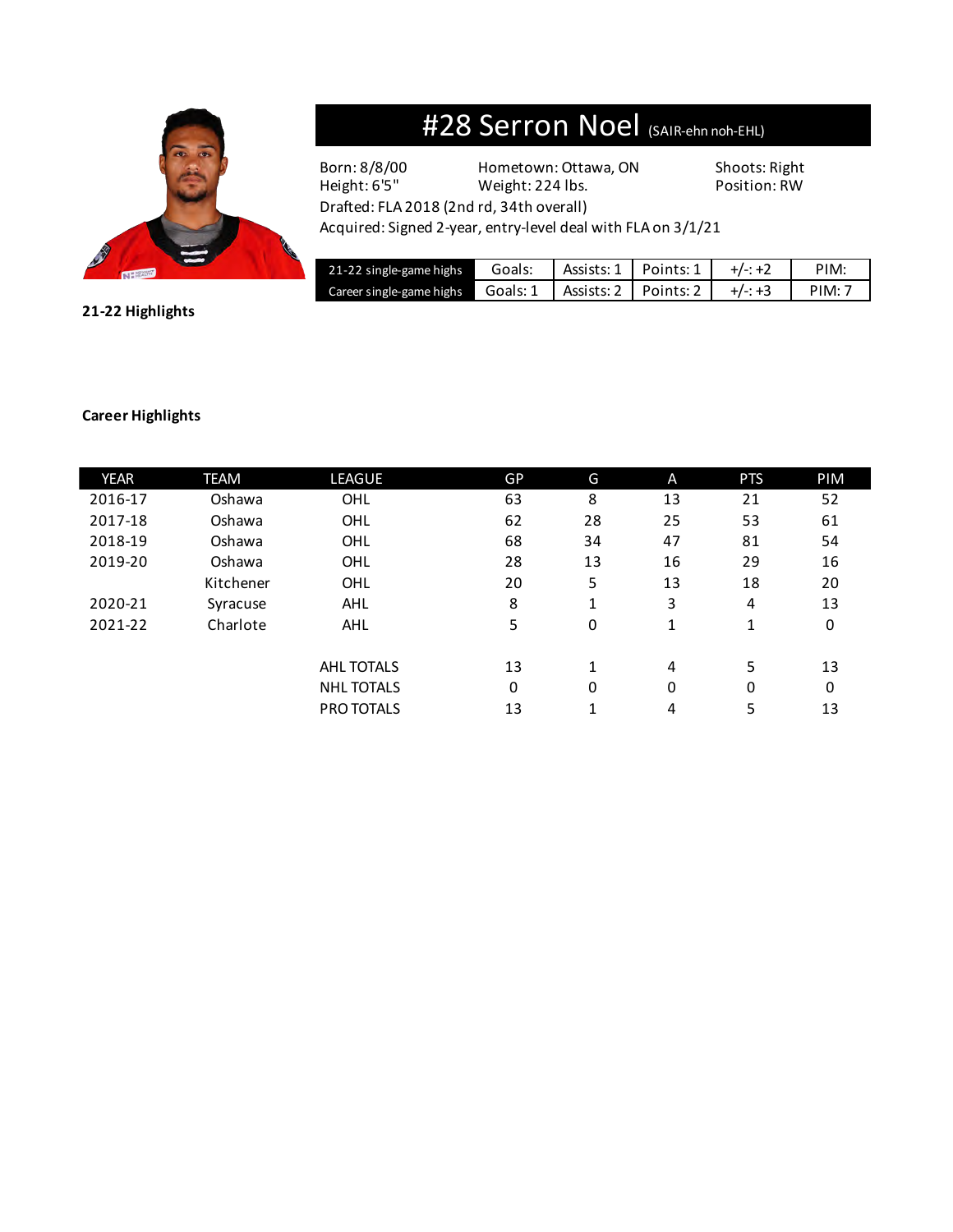

### #32 Lucas Carlsson

Born: 7/5/97 Hometown: Gavle, Sweden Shoots: Left<br>Height: 6'0" Weight: 189 lbs. Position: D Weight: 189 lbs. Position: D

Drafted: CHI 2016 (4th rd, 110th overall)

| Acquired: Signed 1-year, 2-way deal with FLA on 7/26/21 |  |  |
|---------------------------------------------------------|--|--|
|---------------------------------------------------------|--|--|

| 21-22 single-game highs Goals: 1   Assists: 2   Points: 2   $+/- +3$ |  |                                                       | PIM:2 |
|----------------------------------------------------------------------|--|-------------------------------------------------------|-------|
| Career single-game highs                                             |  | Goals: 2   Assists: 3   Points: 4   +/-: +4   PIM: 10 |       |

**21-22 Highlights**

#### **Career Highlights**

Tied for third among Syracuse defensemen in scoring in 20-21 … Led Rockford defensemen in scoring in 18-19 and 19-20 … Led Brynas defensemen in goals in 17-18 … Led the 2017 WJC in plus/minus

| <b>YEAR</b> | <b>TEAM</b>      | <b>LEAGUE</b>     | GP  | G  | A  | <b>PTS</b> | PIM |
|-------------|------------------|-------------------|-----|----|----|------------|-----|
| 2014-15     | <b>Brynas IF</b> | <b>SHL</b>        | 16  | 0  | 1  | 1          | 2   |
| 2015-16     | <b>Brynas IF</b> | <b>SHL</b>        | 35  | 4  | 5  | 9          | 8   |
| 2016-17     | <b>Brynas IF</b> | <b>SHL</b>        | 41  | 3  | 8  | 11         | 16  |
| 2017-18     | <b>Brynas IF</b> | <b>SHL</b>        | 44  | 7  | 10 | 17         | 28  |
| 2018-19     | Rockford         | AHL               | 69  | 9  | 24 | 33         | 34  |
| 2019-20     | Rockford         | AHL               | 48  | 5  | 21 | 26         | 26  |
|             | Chicago          | <b>NHL</b>        | 6   | 0  | 1  | 1          | 0   |
| 2020-21     | Chicago          | <b>NHL</b>        | 12  | 0  | 1  | 1          | 0   |
|             | Rockford         | AHL               | 7   | 1  | 2  | 3          | 4   |
|             | Syracuse         | AHL               | 11  | 2  | 7  | 9          | 8   |
| 2021-22     | Charlotte        | AHL               | 5   | 1  | 4  | 5          | 2   |
|             |                  | <b>AHL TOTALS</b> | 140 | 18 | 58 | 76         | 74  |
|             |                  | <b>NHL TOTALS</b> | 18  | 0  | 2  | 2          | 0   |
|             |                  | PRO TOTALS        | 294 | 32 | 84 | 116        | 128 |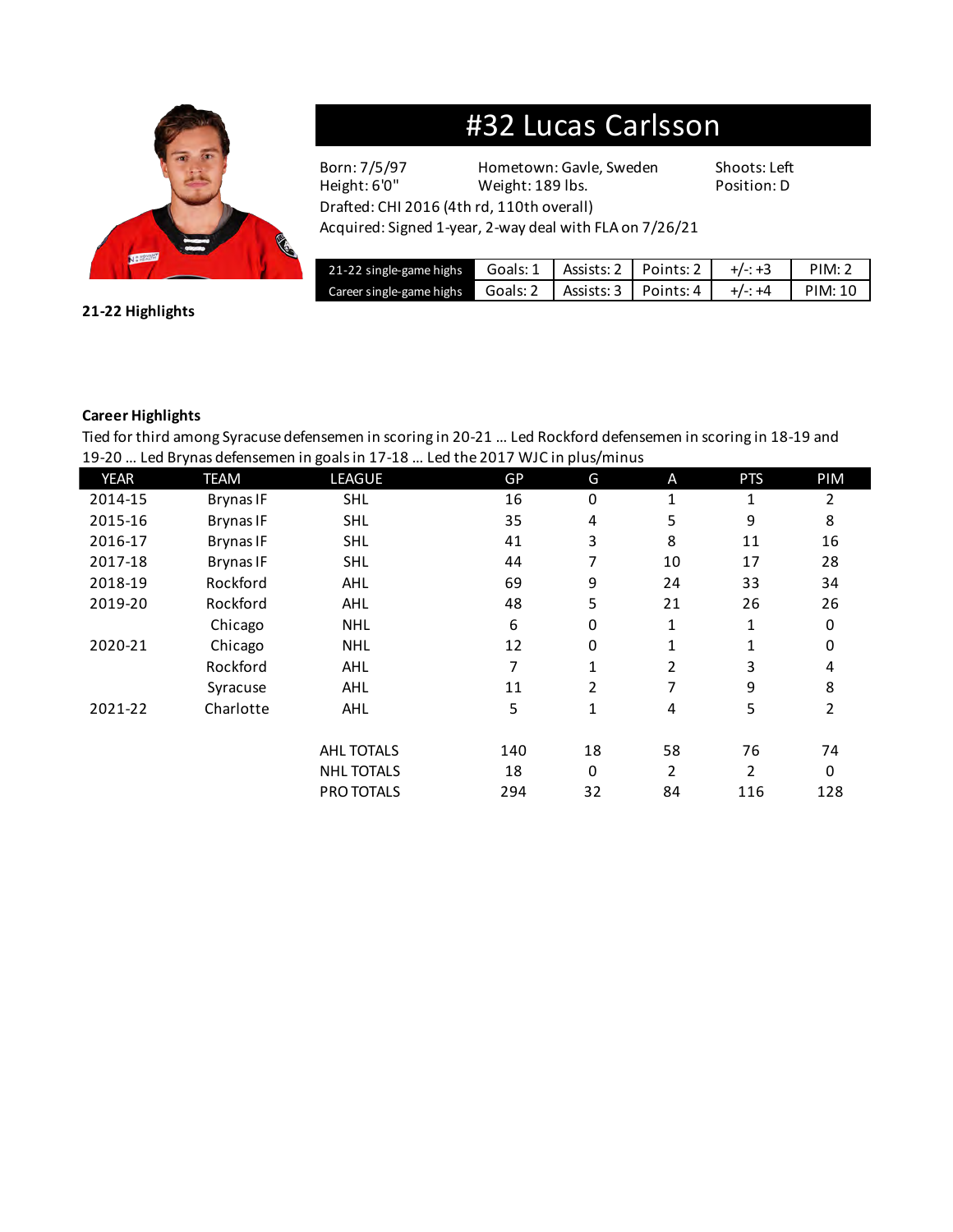

### #38 Cale Fleury (FLUHR-ee)

Drafted: MTL 2017 (3rd rd, 87th overall)

Born: 11/19/98 Hometown: Carlyle, SK Shoots: Left<br>
Height: 6'1" Weight: 213 lbs. Position: D Weight: 213 lbs. Position: D

Acquired: Signed 1-year, 2-way contract with SEA on 8/13/21

| 21-22 single-game highs  | Goals: | Assists:                          | Points: |          | PIM <sub>'</sub> |
|--------------------------|--------|-----------------------------------|---------|----------|------------------|
| Career single-game highs |        | Goals: 1   Assists: 2   Points: 3 |         | $+/- +3$ | PIM: 5           |

**21-22 Highlights**

#### **Career Highlights**

Led Laval defensemen in goals in 18-19 … Led Kootenay defensemen in scoring in 16-17 and 15-16

| <b>YEAR</b> | <b>TEAM</b> | <b>LEAGUE</b>     | GP  | G              | A  | <b>PTS</b>   | PIM |
|-------------|-------------|-------------------|-----|----------------|----|--------------|-----|
| 2014-15     | Kootenay    | <b>WHL</b>        | 70  | 1              | 12 | 13           | 8   |
| 2015-16     | Kootenay    | <b>WHL</b>        | 61  | 8              | 17 | 25           | 45  |
| 2016-17     | Kootenay    | <b>WHL</b>        | 70  | 11             | 27 | 38           | 67  |
| 2017-18     | Kootenay    | <b>WHL</b>        | 17  | 6              | 4  | 10           | 17  |
|             | Regina      | <b>WHL</b>        | 51  | 6              | 35 | 41           | 41  |
| 2018-19     | Laval       | AHL               | 60  | 9              | 14 | 23           | 23  |
| 2019-20     | Montreal    | <b>NHL</b>        | 41  | 1              | 0  | 1            | 6   |
|             | Laval       | AHL               | 14  | $\overline{2}$ | 3  | 5            | 4   |
| 2020-21     | Laval       | AHL               | 22  | 0              | 6  | 6            | 2   |
| 2021-22     | Charlotte   | AHL               | 5   | 0              | 0  | 0            | 4   |
|             |             | <b>AHL TOTALS</b> | 101 | 11             | 23 | 34           | 33  |
|             |             | <b>NHL TOTALS</b> | 41  | $\mathbf{1}$   | 0  | $\mathbf{1}$ | 6   |
|             |             | PRO TOTALS        | 142 | 12             | 23 | 35           | 39  |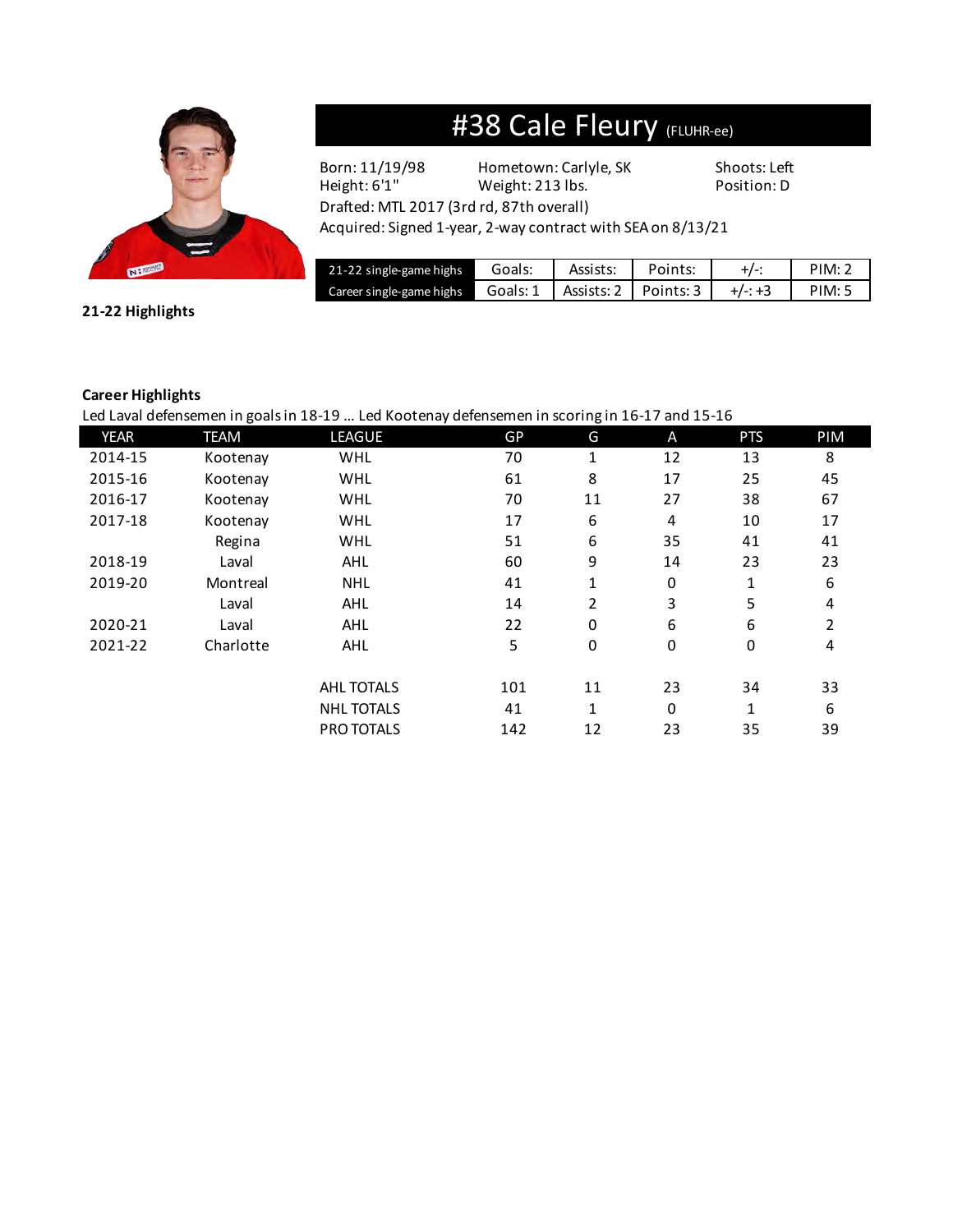### #39 Frank Hora (HOR-uh)

Drafted: Undrafted

Born: 6/1/96 Hometown: Amherst, NY Shoots: Right<br>
Height: 6'2" Weight: 209 lbs. Position: D Weight: 209 lbs.

Acquired: Signed a PTO with CHA on 10/14/21

| 21-22 single-game highs  | Goals: | Assists:               | Points: |          | PIM:   |
|--------------------------|--------|------------------------|---------|----------|--------|
| Career single-game highs | Goals: | Assists: 1   Points: 1 |         | $+/- +3$ | PIM: 4 |

#### **21-22 Highlights**

#### **Career Highlights**

Tied for third among Reading defensemen in points in 18-19 … Led Kitchener defensemen in assists in 14-15

| <b>YEAR</b> | <b>TEAM</b>   | <b>LEAGUE</b>     | GP           | G              | A           | <b>PTS</b> | PIM |
|-------------|---------------|-------------------|--------------|----------------|-------------|------------|-----|
| 2013-14     | Kitchener     | OHL               | 65           | 1              | 19          | 20         | 53  |
| 2014-15     | Kitchener     | OHL               | 66           | 4              | 29          | 33         | 72  |
| 2015-16     | Kitchener     | OHL               | 57           | 1              | 15          | 16         | 55  |
| 2016-17     | Cleveland     | AHL               | 3            | 0              | 1           | 1          | 4   |
|             | Kitchener     | OHL               | 53           | 5              | 17          | 22         | 55  |
| 2017-18     | Reading       | <b>ECHL</b>       | 62           | 1              | 13          | 14         | 36  |
|             | Lehigh Valley | AHL               | 8            | 0              | 0           | 0          | 0   |
| 2018-19     | Reading       | <b>ECHL</b>       | 70           | $\overline{2}$ | 15          | 17         | 36  |
|             | Lehigh Valley | AHL               | 1            | 0              | $\mathbf 0$ | 0          | 0   |
| 2019-20     | Cincinnati    | <b>ECHL</b>       | 60           | 4              | 12          | 16         | 56  |
| 2020-21     | Greenville    | <b>ECHL</b>       | 71           | 6              | 16          | 22         | 68  |
| 2021-22     | Charlotte     | AHL               |              |                |             |            |     |
|             |               | AHL TOTALS        | 12           | 0              | 1           | 1          | 4   |
|             |               | <b>NHL TOTALS</b> | $\mathbf{0}$ | 0              | 0           | 0          | 0   |
|             |               | PRO TOTALS        | 275          | 13             | 57          | 70         | 200 |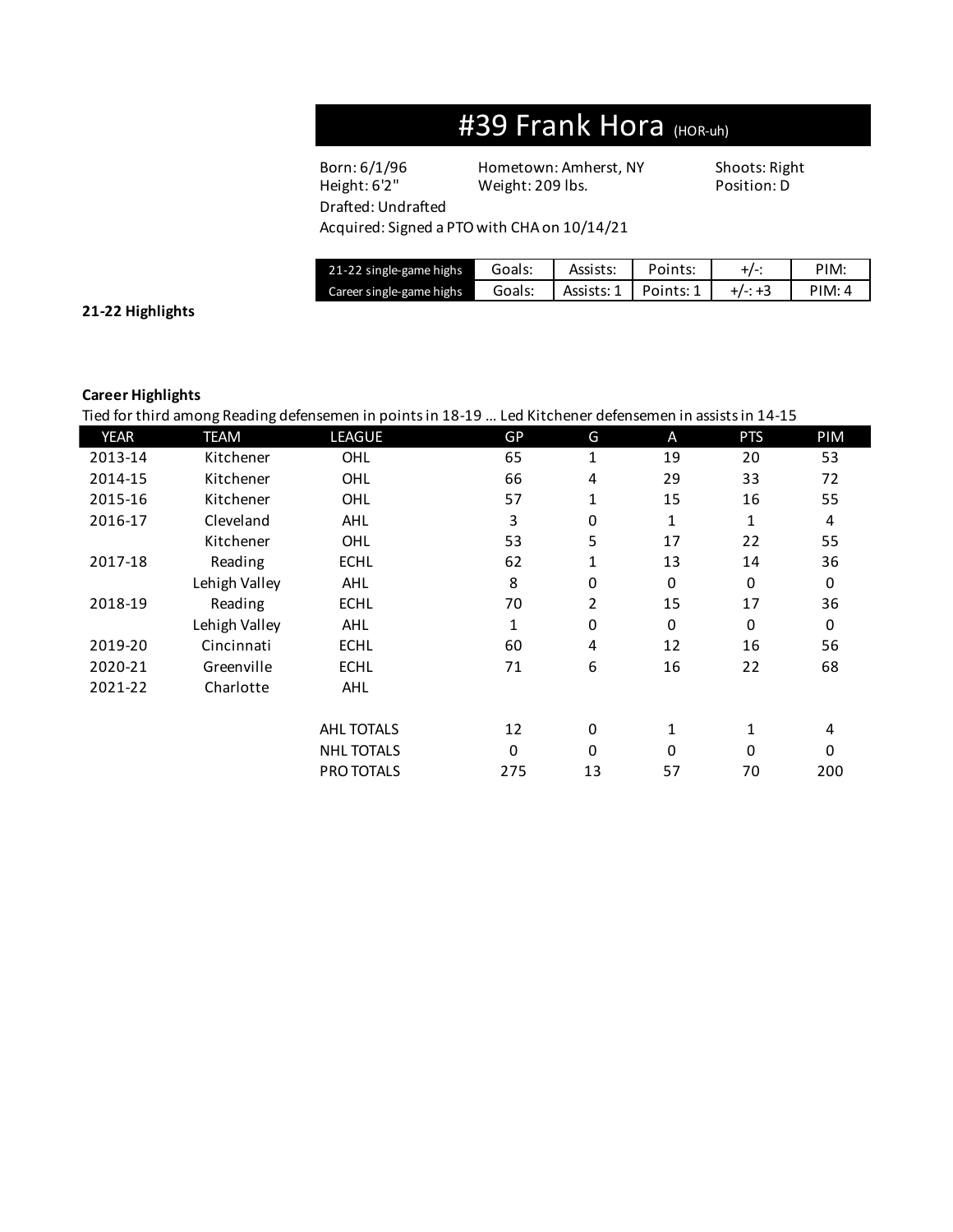

## #40 Luke Henman

Born: 4/29/00 Hometown: Halifax, NS Shoots: Left<br>
Height: 6'0" Weight: 152 lbs. Position: C Weight: 152 lbs. Position: C

Drafted: CAR 2018 (4th rd, 96th overall) Acquired: Signed 3-year, entry-level deal with SEA on 5/21/21

| 21-22 single-game highs  | Goals: | Assists: | Points: | PIM |
|--------------------------|--------|----------|---------|-----|
| Career single-game highs | Goals: | Assists: | Points: | 기M: |

### **21-22 Highlights**

Made his pro debut at WBS on 10/17

#### **Career Highlights**

Tied for ninth in the QMJHL in scoring in 20-21

| <b>YEAR</b> | <b>TEAM</b>           | LEAGUE            | GP | G       | A  | <b>PTS</b> | PIM |
|-------------|-----------------------|-------------------|----|---------|----|------------|-----|
| 2016-17     | Blainville-Boisbriand | <b>QMJHL</b>      | 6  | 1<br>Ŧ. | 3  | 4          | 0   |
| 2017-18     | Blainville-Boisbriand | <b>QMJHL</b>      | 61 | 9       | 38 | 47         | 16  |
| 2018-19     | Blainville-Boisbriand | <b>QMJHL</b>      | 63 | 12      | 34 | 46         | 18  |
| 2019-20     | Blainville-Boisbriand | <b>OMJHL</b>      | 63 | 25      | 49 | 74         | 43  |
| 2020-21     | Blainville-Boisbriand | <b>QMJHL</b>      | 32 | 16      | 27 | 43         | 20  |
| 2021-22     | Charlotte             | AHL               | 2  | 0       | 0  | 0          | 0   |
|             |                       |                   |    |         |    |            |     |
|             |                       | <b>AHL TOTALS</b> | 2  | 0       | 0  | 0          | 0   |
|             |                       | <b>NHL TOTALS</b> | 0  | 0       | 0  | 0          | 0   |
|             |                       | PRO TOTALS        | 2  | 0       | 0  | 0          | 0   |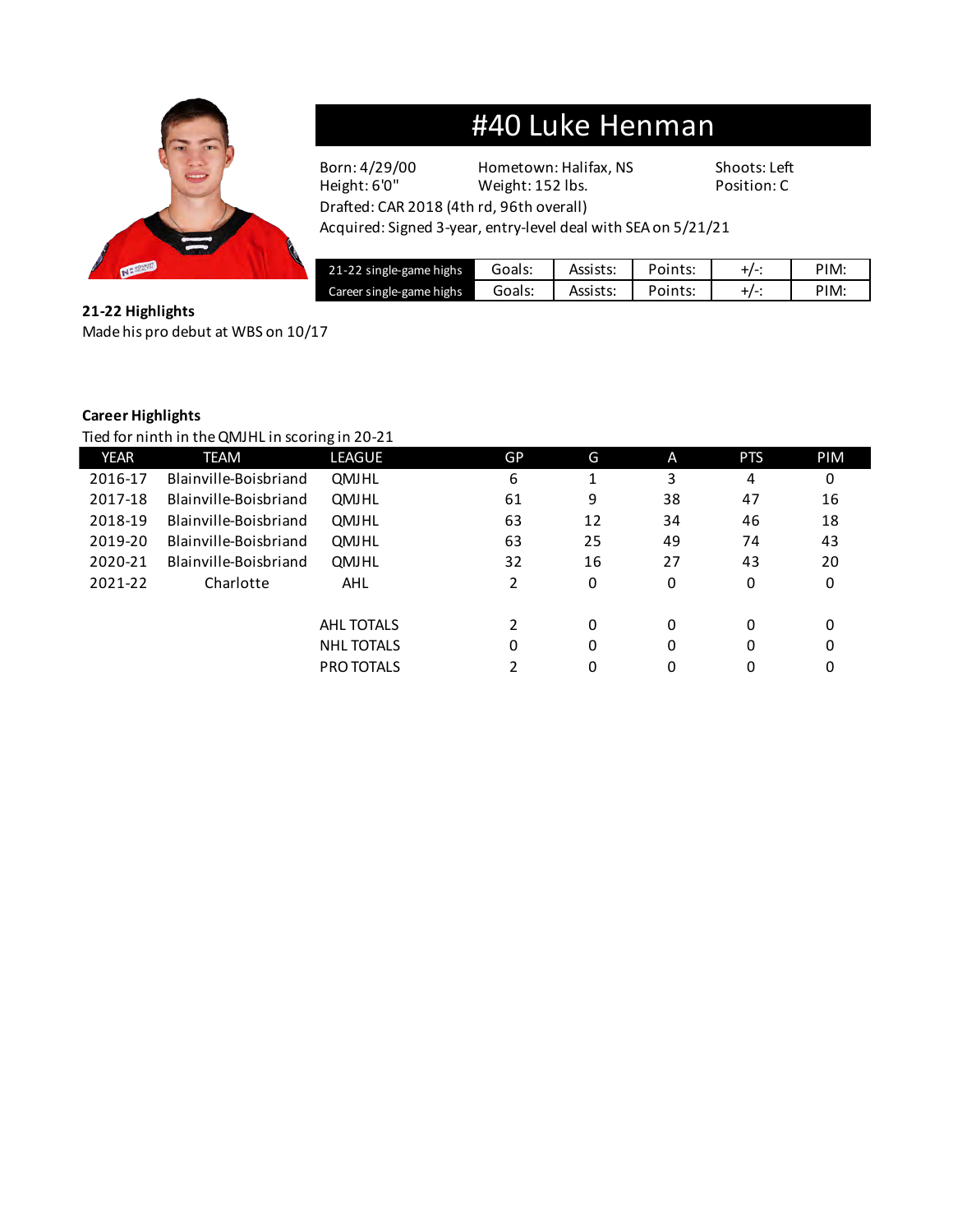

### #31 Christopher Gibson

Born: 12/27/92 Hometown: Karkkila, Finland Catches: Left Height: 6'2" Weight: 217 lbs. Position: G

Drafted: LA, 2011 (2nd round, 49th overall) Acquired: Signed 1-year, 2-way contract with FLA on 7/28/21

| 21-22 single-game highs  | Saves: 33   Shots: 36 |
|--------------------------|-----------------------|
| Career single-game highs | Saves: 52   Shots: 54 |

**21-22 Highlights**

#### **Career Highlights**

Ranks second in Bridgeport franchise hsitory in wins and shutouts … Recorded the best save percentage in the QMJHL and was named to the QMJHL First All-Star Team in 10-11

| <b>YEAR</b>       | <b>TEAM</b>         | <b>LEAGUE</b> | GP  | W              | L           | OT             | GAA  | SV%   |
|-------------------|---------------------|---------------|-----|----------------|-------------|----------------|------|-------|
| 2009-10           | Chicoutimi          | QMJHL         | 29  | 8              | 19          | 0              | 3.50 | 0.884 |
| 2010-11           | Chicoutimi          | QMJHL         | 37  | 14             | 15          | 8              | 2.42 | 0.920 |
| 2011-12           | Chicoutimi          | QMJHL         | 48  | 27             | 17          | 4              | 2.97 | 0.893 |
| 2012-13           | Chicoutimi          | QMJHL         | 41  | 17             | 18          | 4              | 3.08 | 0.902 |
| 2013-14           | Toronto             | <b>AHL</b>    | 12  | 5              | 6           | 0              | 2.44 | 0.916 |
|                   | Orlando             | <b>ECHL</b>   | 20  | 8              | 9           | $\overline{2}$ | 3.16 | 0.892 |
| 2014-15           | Toronto             | <b>AHL</b>    | 45  | 24             | 17          | 3              | 2.42 | 0.921 |
| 2015-16           | Bridgeport          | AHL           | 42  | 19             | 11          | 6              | 2.70 | 0.909 |
|                   | <b>NY Islanders</b> | <b>NHL</b>    | 4   | 1              | 1           | 1              | 3.40 | 0.882 |
| 2016-17           | Bridgeport          | AHL           | 7   | 6              | 0           | 0              | 2.52 | 0.912 |
| 2017-18           | Bridgeport          | AHL           | 37  | 19             | 14          | 1              | 2.42 | 0.906 |
|                   | <b>NY Islanders</b> | <b>NHL</b>    | 8   | $\overline{2}$ | 3           | $\overline{2}$ | 2.42 | 0.906 |
| 2018-19           | Bridgeport          | AHL           | 40  | 22             | 16          | 2              | 2.84 | 0.902 |
|                   | NY Islanders        | <b>NHL</b>    | 2   | $\Omega$       | 0           | 0              | 1.50 | 0.941 |
| 2019-20           | Bridgeport          | AHL           | 25  | 10             | 8           | 5              | 2.78 | 0.914 |
| 2020-21           | Tampa Bay           | <b>NHL</b>    | 2   | 1              | $\mathbf 1$ | 0              | 2.66 | 0.875 |
|                   | Syracuse            | AHL           | 2   | 2              | 0           | 0              | 2.51 | 0.925 |
| 2021-22           | Charlotte           | AHL           | 3   | 1              | 2           | $\mathbf 0$    | 4.04 | 0.886 |
|                   | <b>AHL TOTALS</b>   |               | 213 | 108            | 74          | 12             | 2.62 | 0.911 |
| <b>NHL TOTALS</b> |                     |               | 16  | 4              | 5           | 3              | 3.33 | 0.901 |
|                   | PRO TOTALS          |               | 249 | 120            | 88          | 17             | 2.71 | 0.909 |